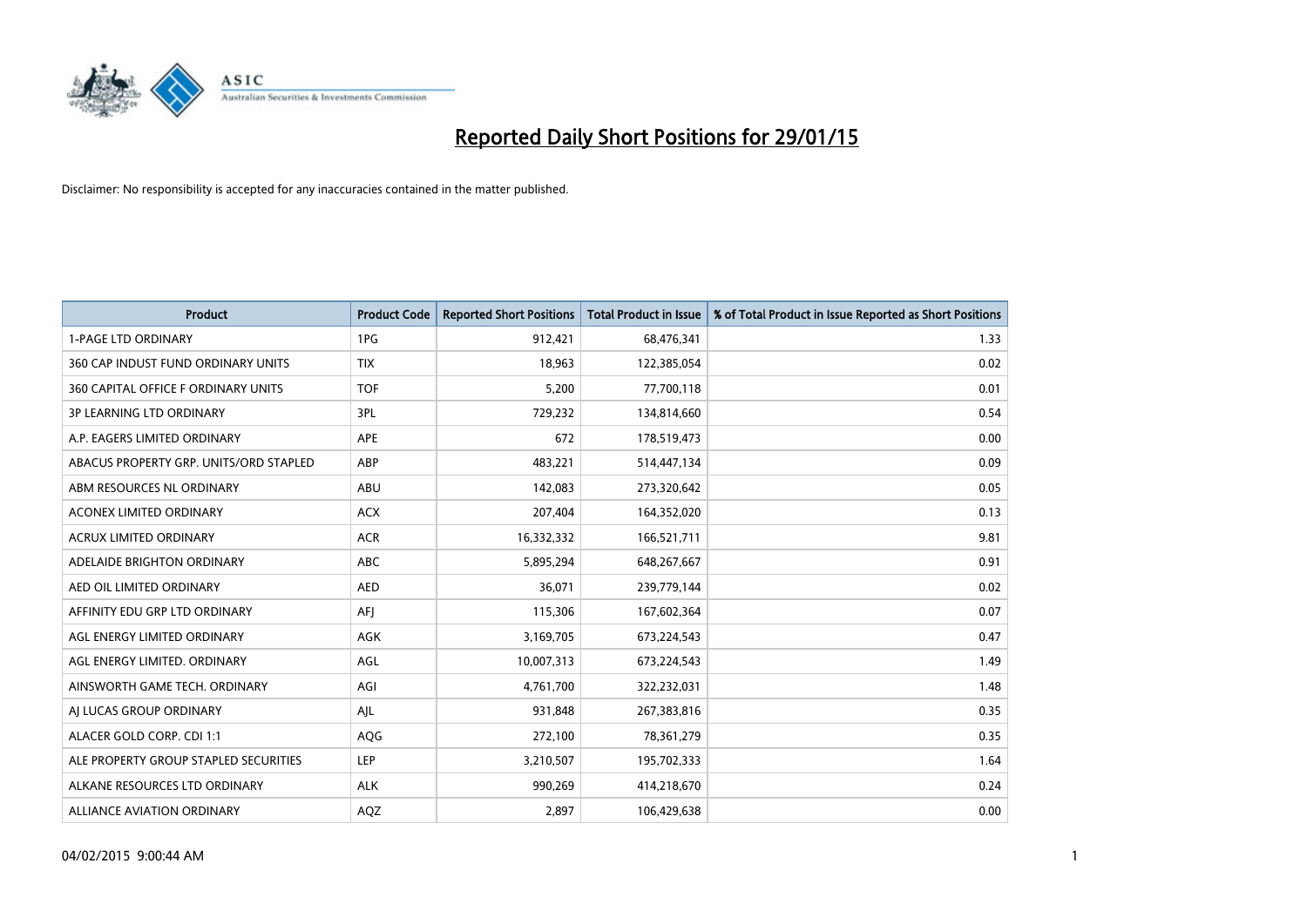

| <b>Product</b>                          | <b>Product Code</b> | <b>Reported Short Positions</b> | Total Product in Issue | % of Total Product in Issue Reported as Short Positions |
|-----------------------------------------|---------------------|---------------------------------|------------------------|---------------------------------------------------------|
| ALLIGATOR ENERGY ORDINARY               | <b>AGE</b>          | 500,000                         | 307,784,900            | 0.16                                                    |
| ALS LTD ORDINARY                        | <b>ALQ</b>          | 36,673,246                      | 407,246,306            | 9.01                                                    |
| ALTIUM LIMITED ORDINARY                 | <b>ALU</b>          | 31,148                          | 129,272,762            | 0.02                                                    |
| ALUMINA LIMITED ORDINARY                | <b>AWC</b>          | 20,192,754                      | 2,806,225,615          | 0.72                                                    |
| AMALGAMATED HOLDINGS ORDINARY           | AHD                 | 287                             | 157,917,136            | 0.00                                                    |
| AMCOM TELECOMM, ORDINARY                | <b>AMM</b>          | 2,509,441                       | 266,399,148            | 0.94                                                    |
| AMCOR LIMITED ORDINARY                  | AMC                 | 8,523,289                       | 1,206,684,923          | 0.71                                                    |
| AMP CAPITAL CHINA ORDINARY UNITS        | AGF                 | 20,249,980                      | 374,593,484            | 5.41                                                    |
| AMP LIMITED ORDINARY                    | AMP                 | 12,584,287                      | 2,957,737,964          | 0.43                                                    |
| ANSELL LIMITED ORDINARY                 | <b>ANN</b>          | 4,693,056                       | 153,139,924            | 3.06                                                    |
| ANTARES ENERGY LTD ORDINARY             | <b>AZZ</b>          | 353,301                         | 242,000,000            | 0.15                                                    |
| ANZ BANKING GRP LTD ORDINARY            | ANZ                 | 18,360,867                      | 2,765,980,222          | 0.66                                                    |
| APA GROUP STAPLED SECURITIES            | APA                 | 13,456,997                      | 1,114,307,369          | 1.21                                                    |
| APN NEWS & MEDIA ORDINARY               | <b>APN</b>          | 3,307,249                       | 1,029,041,356          | 0.32                                                    |
| APN OUTDOOR GRP ORDINARY                | <b>APO</b>          | 4,722                           | 166,614,509            | 0.00                                                    |
| AQUARIUS PLATINUM. ORDINARY             | <b>AOP</b>          | 2,876,033                       | 1,502,695,183          | 0.19                                                    |
| ARAFURA RESOURCE LTD ORDINARY           | ARU                 | 2,000                           | 441,270,644            | 0.00                                                    |
| ARB CORPORATION ORDINARY                | <b>ARP</b>          | 679,499                         | 79,156,214             | 0.86                                                    |
| ARDENT LEISURE GROUP STAPLED SECURITIES | AAD                 | 4,040,748                       | 438,666,245            | 0.92                                                    |
| ARENA REIT. STAPLED                     | <b>ARF</b>          | 78,945                          | 211,605,103            | 0.04                                                    |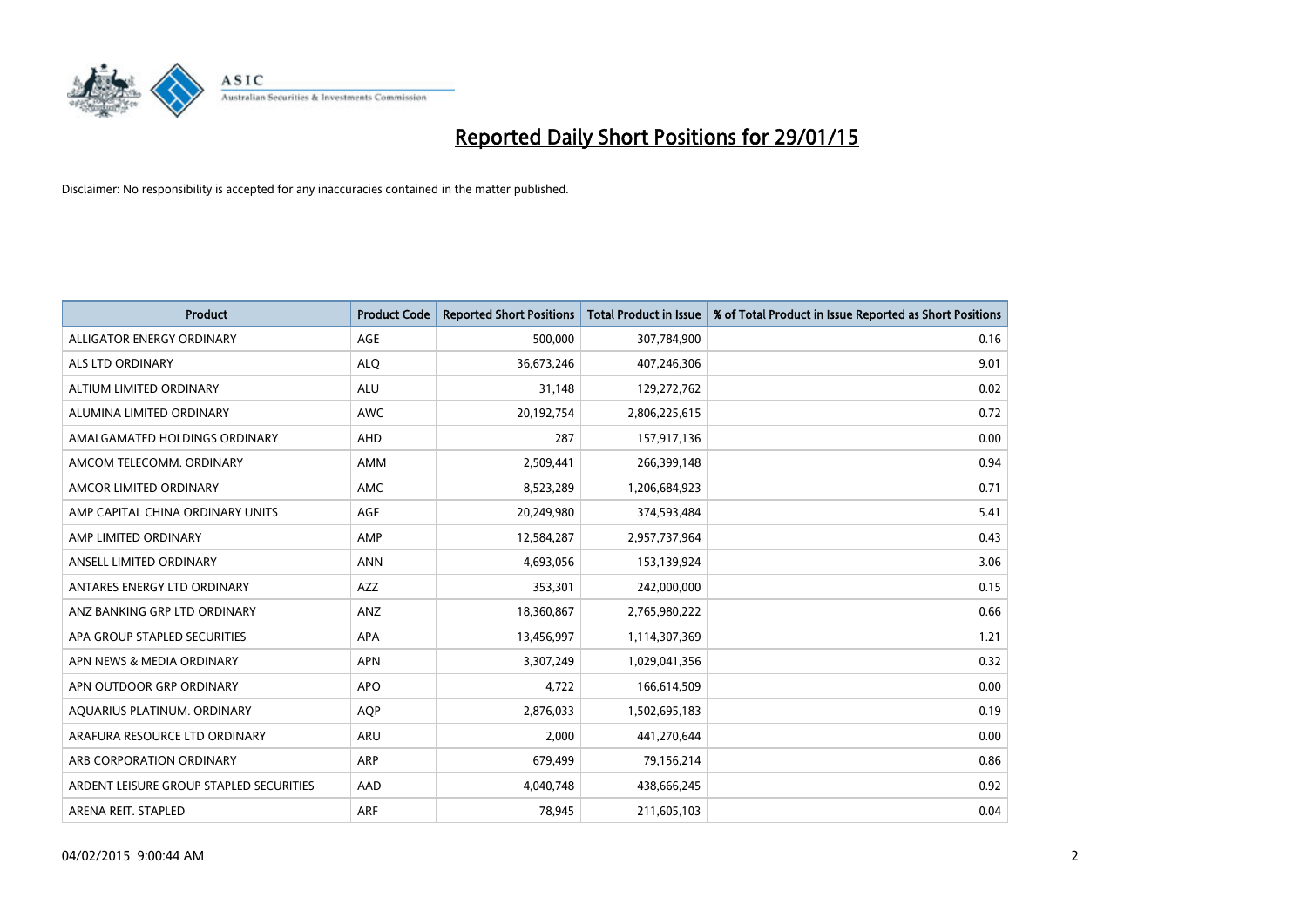

| <b>Product</b>                            | <b>Product Code</b> | <b>Reported Short Positions</b> | Total Product in Issue | % of Total Product in Issue Reported as Short Positions |
|-------------------------------------------|---------------------|---------------------------------|------------------------|---------------------------------------------------------|
| ARISTOCRAT LEISURE ORDINARY               | <b>ALL</b>          | 600,073                         | 631,322,253            | 0.10                                                    |
| ARRIUM LTD ORDINARY                       | ARI                 | 160,833,596                     | 2,937,293,755          | 5.48                                                    |
| ASALEO CARE LIMITED ORDINARY              | AHY                 | 7,475,687                       | 603,469,434            | 1.24                                                    |
| ASCIANO LIMITED ORDINARY                  | <b>AIO</b>          | 3,963,026                       | 975,385,664            | 0.41                                                    |
| ASHLEY SERVICES GRP ORDINARY              | <b>ASH</b>          | 498,972                         | 150,000,000            | 0.33                                                    |
| ASPEN GROUP ORD/UNITS STAPLED             | <b>APZ</b>          | 40,916                          | 113,183,450            | 0.04                                                    |
| ASPIRE MINING LTD ORDINARY                | <b>AKM</b>          | 999,762                         | 703,463,306            | 0.14                                                    |
| ASTRO JAP PROP GROUP STAPLED US PROHIBIT. | AJA                 | 104,737                         | 66,690,637             | 0.16                                                    |
| ASX LIMITED ORDINARY                      | <b>ASX</b>          | 6,732,423                       | 193,595,162            | 3.48                                                    |
| ATLAS IRON LIMITED ORDINARY               | <b>AGO</b>          | 108,893,280                     | 919,475,619            | 11.84                                                   |
| ATRUM COAL NL ORDINARY                    | <b>ATU</b>          | 35,225                          | 170,142,959            | 0.02                                                    |
| AUCKLAND INTERNATION ORDINARY             | AIA                 | 120,422                         | 1,190,484,097          | 0.01                                                    |
| AURIZON HOLDINGS LTD ORDINARY             | AZI                 | 4,501,157                       | 2,123,934,162          | 0.21                                                    |
| AUSDRILL LIMITED ORDINARY                 | ASL                 | 24,945,120                      | 312,277,224            | 7.99                                                    |
| AUSENCO LIMITED ORDINARY                  | AAX                 | 468,277                         | 168,449,799            | 0.28                                                    |
| AUSNET SERVICES STAPLED SECURITIES        | <b>AST</b>          | 43,453,909                      | 3,466,913,009          | 1.25                                                    |
| AUST INDUSTRIAL REIT UNIT                 | ANI                 | 31,335                          | 96,288,031             | 0.03                                                    |
| <b>AUSTAL LIMITED ORDINARY</b>            | ASB                 | 56,564                          | 346,772,567            | 0.02                                                    |
| AUSTBROKERS HOLDINGS ORDINARY             | <b>AUB</b>          | 73,218                          | 61,740,597             | 0.12                                                    |
| AUSTEX OIL LIMITED ORDINARY               | <b>AOK</b>          | 62,000                          | 558,571,402            | 0.01                                                    |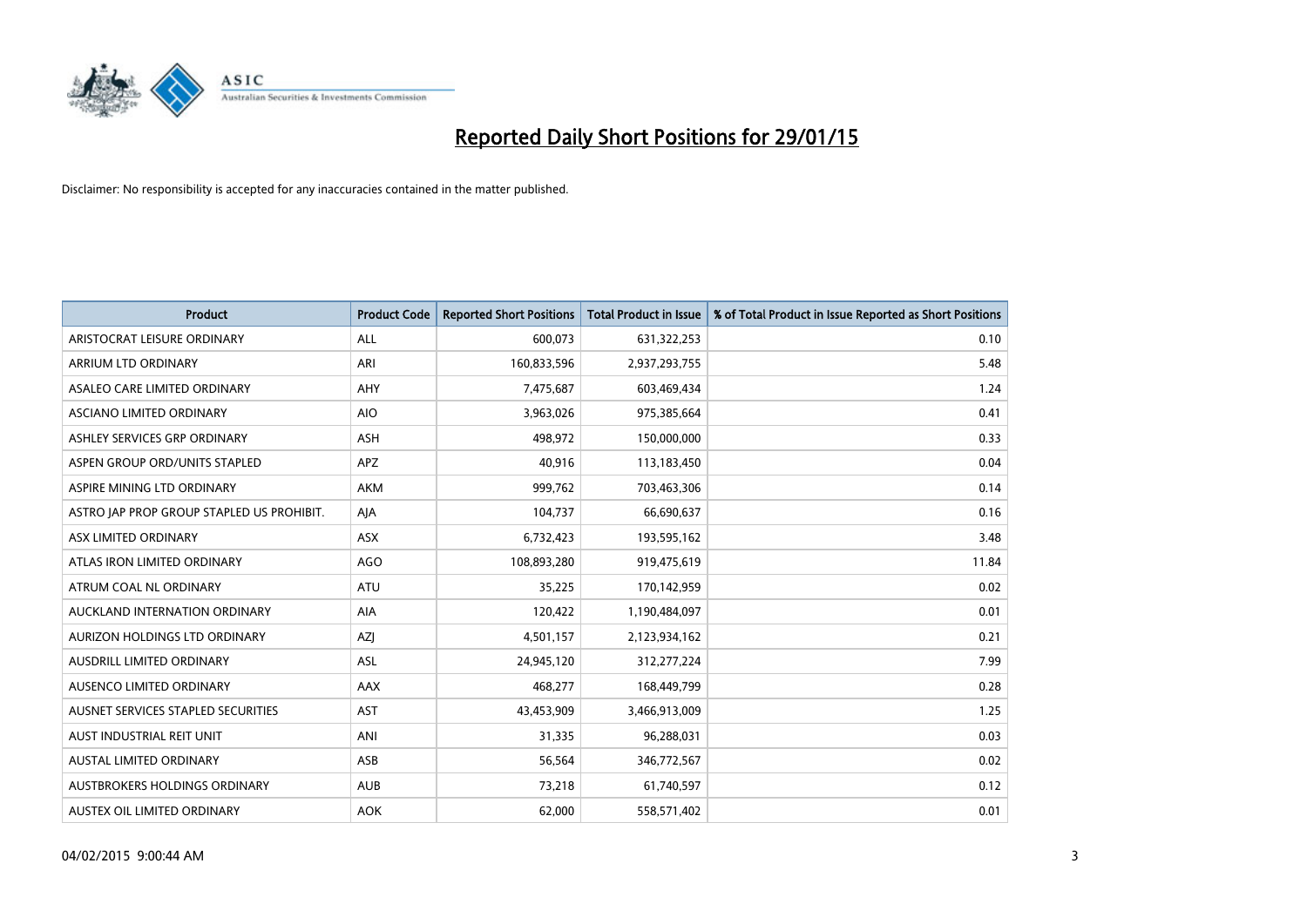

| <b>Product</b>                       | <b>Product Code</b> | <b>Reported Short Positions</b> | <b>Total Product in Issue</b> | % of Total Product in Issue Reported as Short Positions |
|--------------------------------------|---------------------|---------------------------------|-------------------------------|---------------------------------------------------------|
| AUSTIN ENGINEERING ORDINARY          | ANG                 | 393,757                         | 84,274,004                    | 0.47                                                    |
| AUSTIN EXPLORATION ORDINARY          | <b>AKK</b>          | 4,152,462                       | 332,607,790                   | 1.25                                                    |
| AUSTRALIAN AGRICULT. ORDINARY        | AAC                 | 6,164,770                       | 532,474,721                   | 1.16                                                    |
| AUSTRALIAN PHARM, ORDINARY           | API                 | 7,673,567                       | 488,115,883                   | 1.57                                                    |
| AUTOMOTIVE HOLDINGS ORDINARY         | <b>AHE</b>          | 3,008,619                       | 306,437,941                   | 0.98                                                    |
| AVANCO RESOURCES LTD ORDINARY        | <b>AVB</b>          | 3,263,736                       | 1,661,675,855                 | 0.20                                                    |
| AVEO GROUP STAPLED SECURITIES        | <b>AOG</b>          | 1,716,070                       | 499,484,314                   | 0.34                                                    |
| AWE LIMITED ORDINARY                 | <b>AWE</b>          | 21,987,380                      | 525,861,050                   | 4.18                                                    |
| <b>AZONTO PET LTD ORDINARY</b>       | <b>APY</b>          | $\mathbf{1}$                    | 1,159,375,100                 | 0.00                                                    |
| <b>BANDANNA ENERGY ORDINARY</b>      | <b>BND</b>          | 17,540,654                      | 528,481,199                   | 3.32                                                    |
| BANK OF QUEENSLAND. ORDINARY         | <b>BOQ</b>          | 4,202,245                       | 366,982,047                   | 1.15                                                    |
| <b>BASE RES LIMITED ORDINARY</b>     | <b>BSE</b>          | 335,872                         | 563,902,771                   | 0.06                                                    |
| BATHURST RES LTD. ORDINARY           | <b>BRL</b>          | 207,998                         | 947,828,434                   | 0.02                                                    |
| BC IRON LIMITED ORDINARY             | <b>BCI</b>          | 16,100,043                      | 196,196,992                   | 8.21                                                    |
| BEACH ENERGY LIMITED ORDINARY        | <b>BPT</b>          | 32,174,141                      | 1,297,496,886                 | 2.48                                                    |
| BEADELL RESOURCE LTD ORDINARY        | <b>BDR</b>          | 41,311,131                      | 798,657,280                   | 5.17                                                    |
| BEGA CHEESE LTD ORDINARY             | <b>BGA</b>          | 2,712,479                       | 152,602,945                   | 1.78                                                    |
| BENDIGO AND ADELAIDE ORDINARY        | <b>BEN</b>          | 18,774,929                      | 450,934,198                   | 4.16                                                    |
| BERKELEY RESOURCES ORDINARY          | <b>BKY</b>          | 77,000                          | 180,361,323                   | 0.04                                                    |
| <b>BHP BILLITON LIMITED ORDINARY</b> | <b>BHP</b>          | 9,961,638                       | 3,211,691,105                 | 0.31                                                    |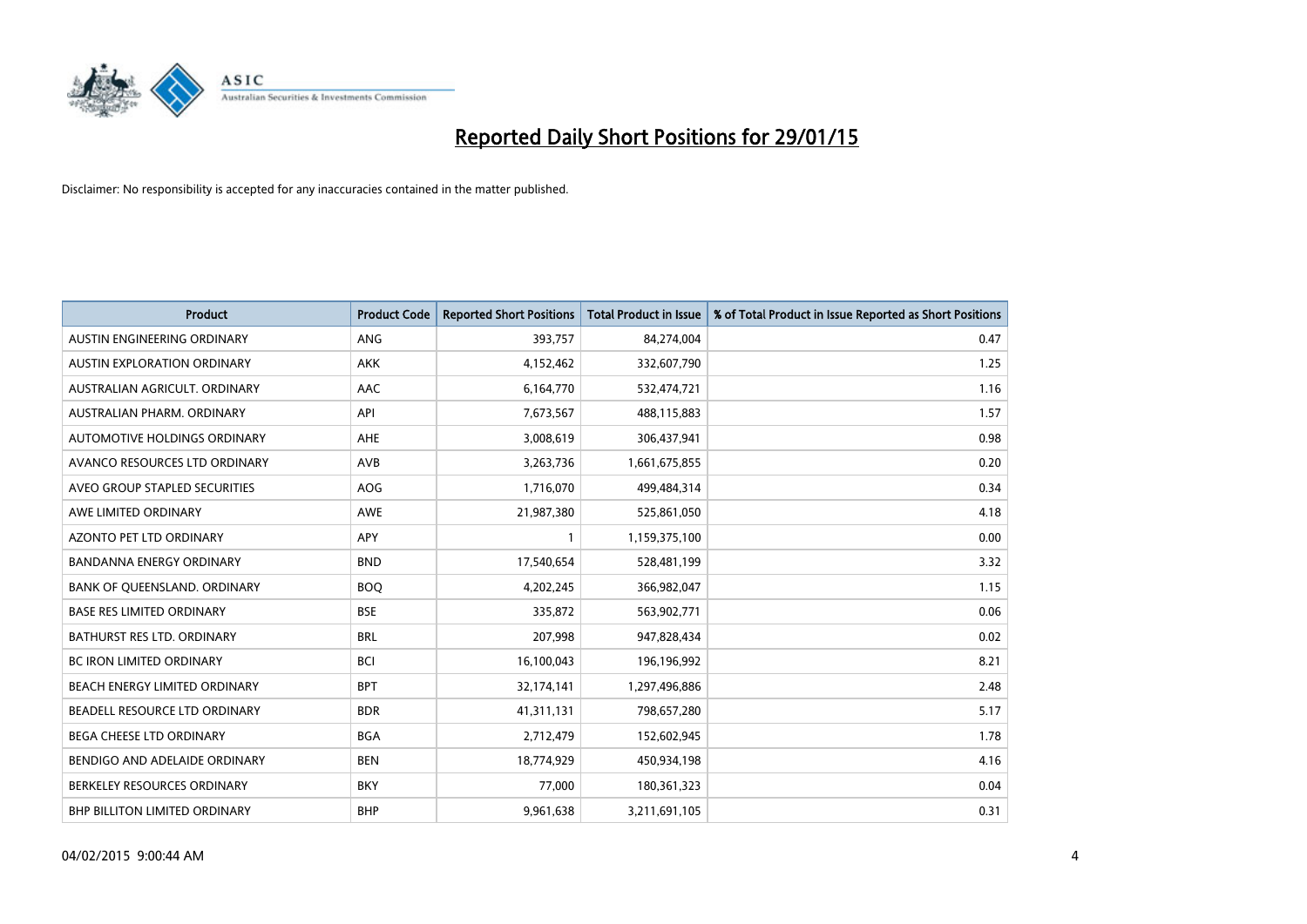

| Product                              | <b>Product Code</b> | <b>Reported Short Positions</b> | <b>Total Product in Issue</b> | % of Total Product in Issue Reported as Short Positions |
|--------------------------------------|---------------------|---------------------------------|-------------------------------|---------------------------------------------------------|
| <b>BIGAIR GROUP LIMITED ORDINARY</b> | <b>BGL</b>          | 49,160                          | 174,432,340                   | 0.03                                                    |
| <b>BILLABONG ORDINARY</b>            | <b>BBG</b>          | 7,398,583                       | 990,370,034                   | 0.75                                                    |
| <b>BLACKHAM RESOURCES ORDINARY</b>   | <b>BLK</b>          | 1,499,971                       | 143,614,941                   | 1.04                                                    |
| <b>BLACKMORES LIMITED ORDINARY</b>   | <b>BKL</b>          | 6,176                           | 17,224,284                    | 0.04                                                    |
| <b>BLUESCOPE STEEL LTD ORDINARY</b>  | <b>BSL</b>          | 7,192,799                       | 559,227,871                   | 1.29                                                    |
| <b>BOART LONGYEAR ORDINARY</b>       | <b>BLY</b>          | 20,740,103                      | 930,864,944                   | 2.23                                                    |
| <b>BORA BORA RESOURCES ORDINARY</b>  | <b>BBR</b>          | 247,808                         | 35,970,000                    | 0.69                                                    |
| <b>BORAL LIMITED, ORDINARY</b>       | <b>BLD</b>          | 13,151,457                      | 782,736,249                   | 1.68                                                    |
| <b>BRADKEN LIMITED ORDINARY</b>      | <b>BKN</b>          | 709,852                         | 171,027,249                   | 0.42                                                    |
| <b>BRAMBLES LIMITED ORDINARY</b>     | <b>BXB</b>          | 5,216,259                       | 1,566,226,141                 | 0.33                                                    |
| BREVILLE GROUP LTD ORDINARY          | <b>BRG</b>          | 4,297,885                       | 130,095,322                   | 3.30                                                    |
| <b>BRICKWORKS LIMITED ORDINARY</b>   | <b>BKW</b>          | 56,989                          | 148,403,478                   | 0.04                                                    |
| BT INVESTMENT MNGMNT ORDINARY        | <b>BTT</b>          | $\mathbf{1}$                    | 292,408,424                   | 0.00                                                    |
| <b>BURSON GROUP LTD ORDINARY</b>     | <b>BAP</b>          | 1,781,889                       | 163,585,666                   | 1.09                                                    |
| <b>BURU ENERGY ORDINARY</b>          | <b>BRU</b>          | 16,785,914                      | 339,997,078                   | 4.94                                                    |
| <b>BWP TRUST ORDINARY UNITS</b>      | <b>BWP</b>          | 14,362,792                      | 639,724,826                   | 2.25                                                    |
| CABCHARGE AUSTRALIA ORDINARY         | CAB                 | 9,591,265                       | 120,430,683                   | 7.96                                                    |
| <b>CADENCE CAPITAL ORDINARY</b>      | <b>CDM</b>          | 170,000                         | 199,939,503                   | 0.09                                                    |
| CALTEX AUSTRALIA ORDINARY            | <b>CTX</b>          | 702,155                         | 270,000,000                   | 0.26                                                    |
| CAPE LAMBERT RES LTD ORDINARY        | <b>CFE</b>          | 280,137                         | 626,686,586                   | 0.04                                                    |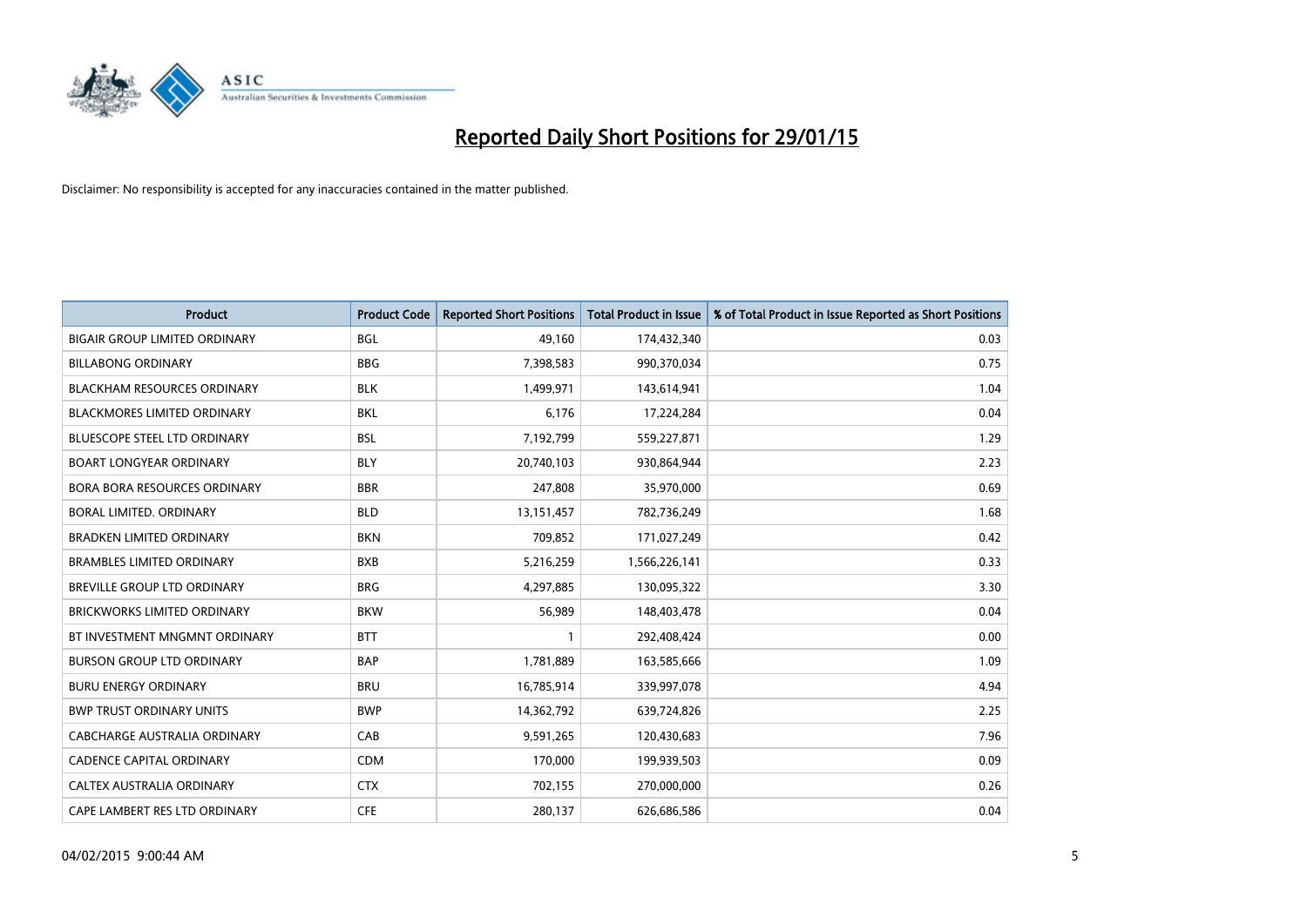

| <b>Product</b>                          | <b>Product Code</b> | <b>Reported Short Positions</b> | <b>Total Product in Issue</b> | % of Total Product in Issue Reported as Short Positions |
|-----------------------------------------|---------------------|---------------------------------|-------------------------------|---------------------------------------------------------|
| <b>CAPITOL HEALTH ORDINARY</b>          | CAJ                 | 373,562                         | 496,244,861                   | 0.08                                                    |
| <b>CARDNO LIMITED ORDINARY</b>          | CDD                 | 17,136,465                      | 164,564,684                   | 10.41                                                   |
| <b>CARINDALE PROPERTY UNIT</b>          | <b>CDP</b>          | 8,823                           | 70,000,000                    | 0.01                                                    |
| CARNARVON PETROLEUM ORDINARY            | <b>CVN</b>          | 1,787,939                       | 988,295,069                   | 0.18                                                    |
| <b>CARNEGIE WAVE ENERGY ORDINARY</b>    | <b>CWE</b>          | 500                             | 1,742,824,771                 | 0.00                                                    |
| CARSALES.COM LTD ORDINARY               | <b>CRZ</b>          | 14,898,417                      | 239,001,759                   | 6.23                                                    |
| <b>CASH CONVERTERS ORDINARY</b>         | <b>CCV</b>          | 6,014,435                       | 478,876,525                   | 1.26                                                    |
| <b>CEDAR WOODS PROP. ORDINARY</b>       | <b>CWP</b>          | 252,904                         | 78,336,371                    | 0.32                                                    |
| CENTRAL PETROLEUM ORDINARY              | <b>CTP</b>          | 5,737                           | 368,718,957                   | 0.00                                                    |
| CENTURIA METRO REIT STAPLED             | <b>CMA</b>          | 698,404                         | 71,500,158                    | 0.98                                                    |
| CFS RETAIL TRUST GRP STAPLED SECURITIES | <b>CFX</b>          | 5,369,437                       | 3,050,355,727                 | 0.18                                                    |
| <b>CHALLENGER LIMITED ORDINARY</b>      | <b>CGF</b>          | 1,983,483                       | 569,725,821                   | 0.35                                                    |
| CHANDLER MACLEOD LTD ORDINARY           | <b>CMG</b>          | 2,834,999                       | 547,985,086                   | 0.52                                                    |
| CHARTER HALL GROUP STAPLED US PROHIBIT. | <b>CHC</b>          | 602,546                         | 355,161,540                   | 0.17                                                    |
| <b>CHARTER HALL RETAIL UNITS</b>        | <b>CQR</b>          | 13,855,166                      | 372,893,153                   | 3.72                                                    |
| <b>CHORUS LIMITED ORDINARY</b>          | <b>CNU</b>          | 52,292                          | 396,369,767                   | 0.01                                                    |
| CLEARVIEW WEALTH LTD ORDINARY           | <b>CVW</b>          | 10,001                          | 581,111,182                   | 0.00                                                    |
| CLINUVEL PHARMACEUT, ORDINARY           | <b>CUV</b>          | 30,392                          | 44,497,287                    | 0.07                                                    |
| COAL OF AFRICA LTD ORDINARY             | <b>CZA</b>          | 426                             | 1,599,368,613                 | 0.00                                                    |
| <b>COALSPUR MINES LTD ORDINARY</b>      | <b>CPL</b>          | 7,795                           | 641,544,455                   | 0.00                                                    |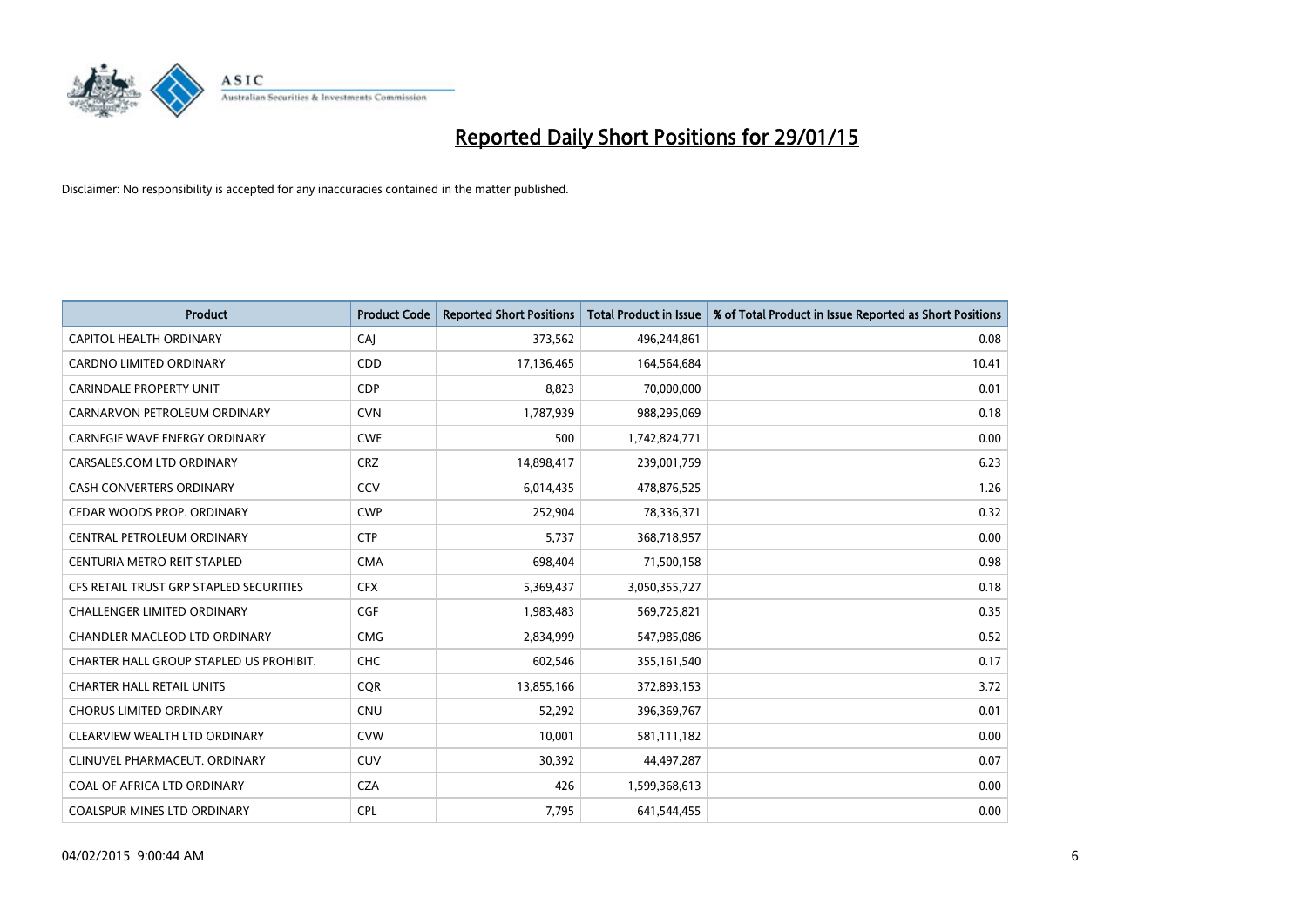

| <b>Product</b>                          | <b>Product Code</b> | <b>Reported Short Positions</b> | <b>Total Product in Issue</b> | % of Total Product in Issue Reported as Short Positions |
|-----------------------------------------|---------------------|---------------------------------|-------------------------------|---------------------------------------------------------|
| COCA-COLA AMATIL ORDINARY               | <b>CCL</b>          | 23,642,707                      | 763,590,249                   | 3.10                                                    |
| <b>COCHLEAR LIMITED ORDINARY</b>        | COH                 | 5,504,907                       | 57,081,775                    | 9.64                                                    |
| COCKATOO COAL ORDINARY                  | <b>COK</b>          | 167,987                         | 4,560,196,928                 | 0.00                                                    |
| <b>CODAN LIMITED ORDINARY</b>           | <b>CDA</b>          | 49,456                          | 177,063,244                   | 0.03                                                    |
| <b>COFFEY INTERNATIONAL ORDINARY</b>    | <b>COF</b>          | 6,054                           | 255,833,165                   | 0.00                                                    |
| <b>COKAL LTD ORDINARY</b>               | <b>CKA</b>          | 6,820                           | 471,487,926                   | 0.00                                                    |
| <b>COLLECTION HOUSE ORDINARY</b>        | <b>CLH</b>          | 2,301,054                       | 130,443,227                   | 1.76                                                    |
| COMMONWEALTH BANK, ORDINARY             | <b>CBA</b>          | 25,992,476                      | 1,621,319,194                 | 1.60                                                    |
| <b>COMPASS RESOURCES ORDINARY</b>       | <b>CMR</b>          | 7,472                           | 1,403,744,100                 | 0.00                                                    |
| <b>COMPUTERSHARE LTD ORDINARY</b>       | <b>CPU</b>          | 7,036,402                       | 556,203,079                   | 1.27                                                    |
| COOPER ENERGY LTD ORDINARY              | <b>COE</b>          | 100,429                         | 331,905,323                   | 0.03                                                    |
| <b>CORP TRAVEL LIMITED ORDINARY</b>     | <b>CTD</b>          | 885,274                         | 96,993,355                    | 0.91                                                    |
| <b>COVER-MORE GRP LTD ORDINARY</b>      | <b>CVO</b>          | 5,694,028                       | 317,750,000                   | 1.79                                                    |
| <b>CREDIT CORP GROUP ORDINARY</b>       | <b>CCP</b>          | 500,156                         | 46,296,407                    | 1.08                                                    |
| <b>CROMWELL PROP STAPLED SECURITIES</b> | <b>CMW</b>          | 15,990,186                      | 1,735,299,783                 | 0.92                                                    |
| <b>CROWN RESORTS LTD ORDINARY</b>       | <b>CWN</b>          | 20,282,606                      | 728,394,185                   | 2.78                                                    |
| <b>CSG LIMITED ORDINARY</b>             | CSV                 | 390,101                         | 284,148,839                   | 0.14                                                    |
| <b>CSL LIMITED ORDINARY</b>             | <b>CSL</b>          | 1,173,535                       | 473,894,153                   | 0.25                                                    |
| <b>CSR LIMITED ORDINARY</b>             | <b>CSR</b>          | 12,728,607                      | 506,000,315                   | 2.52                                                    |
| <b>CUDECO LIMITED ORDINARY</b>          | CDU                 | 8,758,276                       | 248,722,167                   | 3.52                                                    |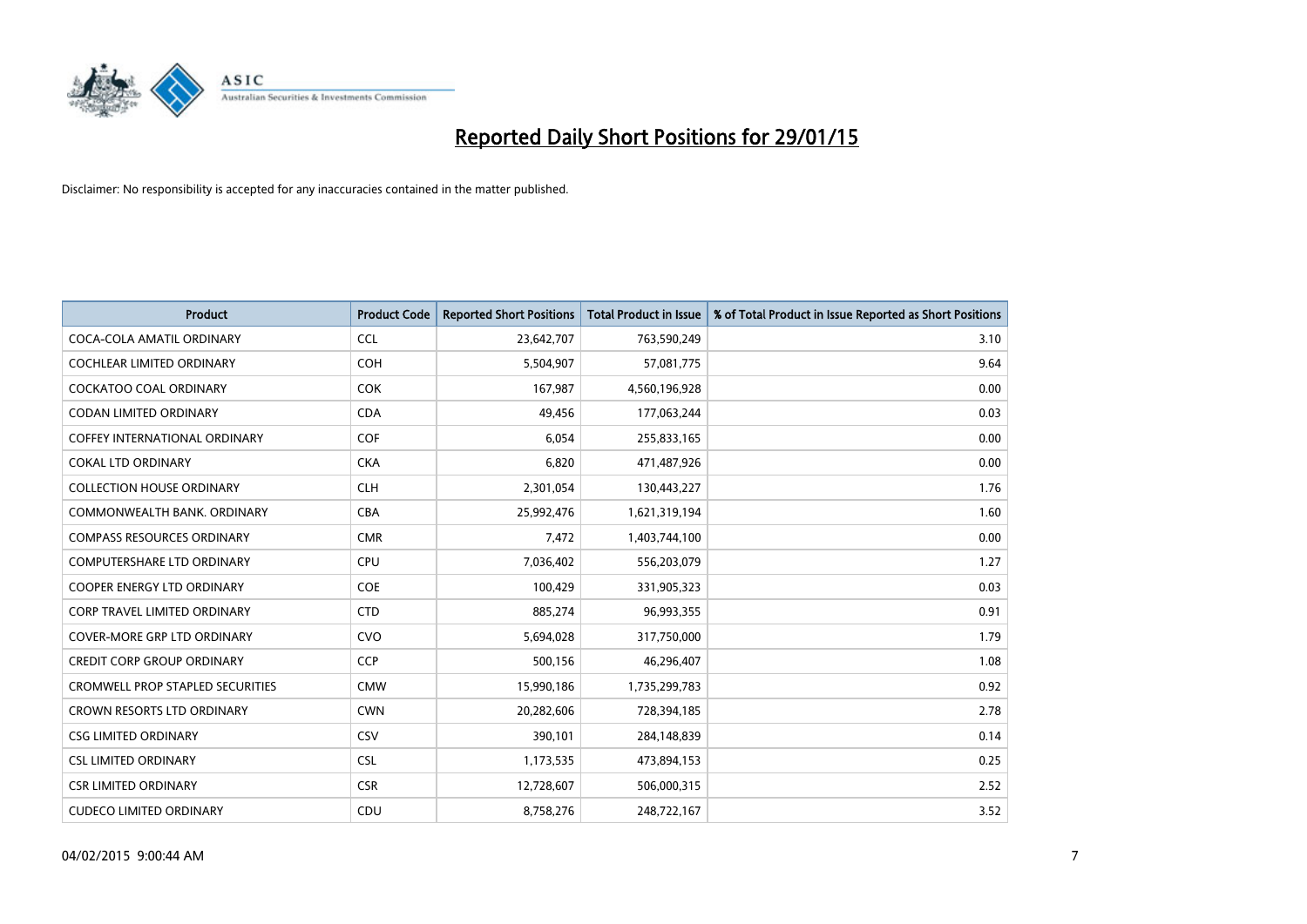

| <b>Product</b>                       | <b>Product Code</b> | <b>Reported Short Positions</b> | <b>Total Product in Issue</b> | % of Total Product in Issue Reported as Short Positions |
|--------------------------------------|---------------------|---------------------------------|-------------------------------|---------------------------------------------------------|
| DATA#3 LIMITED ORDINARY              | <b>DTL</b>          | 1,000                           | 153,974,950                   | 0.00                                                    |
| <b>DECMIL GROUP LIMITED ORDINARY</b> | <b>DCG</b>          | 839,845                         | 168,657,794                   | 0.50                                                    |
| DEEP YELLOW LIMITED ORDINARY         | DYL.                | 991                             | 1,900,807,969                 | 0.00                                                    |
| DEVINE LIMITED ORDINARY              | <b>DVN</b>          | 1,548                           | 158,730,556                   | 0.00                                                    |
| DEXUS PROPERTY GROUP STAPLED UNITS   | <b>DXS</b>          | 1,056,812                       | 905,531,797                   | 0.12                                                    |
| DICK SMITH HLDGS ORDINARY            | <b>DSH</b>          | 16,787,010                      | 236,511,364                   | 7.10                                                    |
| DISCOVERY METALS LTD ORDINARY        | <b>DML</b>          | 365,417                         | 644,039,581                   | 0.06                                                    |
| DOMINO PIZZA ENTERPR ORDINARY        | <b>DMP</b>          | 1,777,948                       | 86,160,773                    | 2.06                                                    |
| DONACO INTERNATIONAL ORDINARY        | <b>DNA</b>          | 17,507,200                      | 460,505,113                   | 3.80                                                    |
| DORAY MINERALS LTD ORDINARY          | <b>DRM</b>          | 342,626                         | 221,025,956                   | 0.16                                                    |
| DOWNER EDI LIMITED ORDINARY          | <b>DOW</b>          | 28,388,176                      | 435,399,975                   | 6.52                                                    |
| DRILLSEARCH ENERGY ORDINARY          | <b>DLS</b>          | 9,722,457                       | 461,101,450                   | 2.11                                                    |
| DUET GROUP STAPLED US PROHIBIT.      | <b>DUE</b>          | 16,160,932                      | 1,493,678,915                 | 1.08                                                    |
| DULUXGROUP LIMITED ORDINARY          | <b>DLX</b>          | 1,174,820                       | 388,543,268                   | 0.30                                                    |
| ECHO ENTERTAINMENT ORDINARY          | <b>EGP</b>          | 5,459,106                       | 825,672,730                   | 0.66                                                    |
| <b>ELDERS LIMITED ORDINARY</b>       | <b>ELD</b>          | 980,053                         | 83,734,671                    | 1.17                                                    |
| <b>EMECO HOLDINGS ORDINARY</b>       | <b>EHL</b>          | 11,003,471                      | 599,675,707                   | 1.83                                                    |
| <b>ENDEAVOUR MIN CORP CDI 1:1</b>    | <b>EVR</b>          | 39,622                          | 46,222,520                    | 0.09                                                    |
| <b>ENERGY RESOURCES ORDINARY 'A'</b> | <b>ERA</b>          | 10,584,629                      | 517,725,062                   | 2.04                                                    |
| <b>ENERGY WORLD CORPOR. ORDINARY</b> | <b>EWC</b>          | 48,406,848                      | 1,734,166,672                 | 2.79                                                    |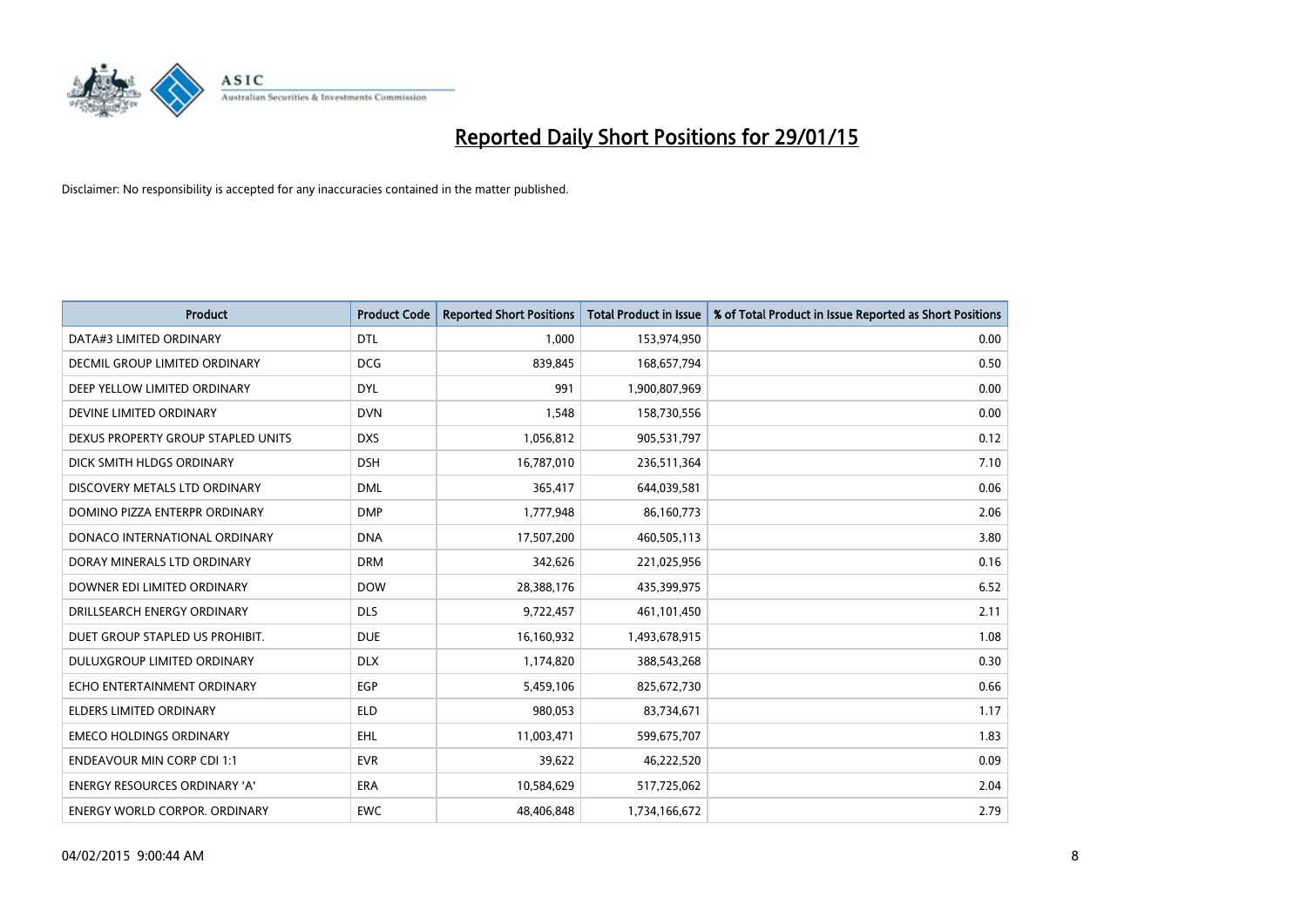

| <b>Product</b>                         | <b>Product Code</b> | <b>Reported Short Positions</b> | <b>Total Product in Issue</b> | % of Total Product in Issue Reported as Short Positions |
|----------------------------------------|---------------------|---------------------------------|-------------------------------|---------------------------------------------------------|
| <b>ENSOGO LIMITED ORDINARY</b>         | E88                 | 212,388                         | 426,069,834                   | 0.05                                                    |
| <b>ENTERPRISE METALS ORDINARY</b>      | <b>ENT</b>          | 260,000                         | 274,508,276                   | 0.09                                                    |
| EQUATORIAL RES LTD ORDINARY            | EQX                 | 33                              | 124,445,353                   | 0.00                                                    |
| EQUITY TRUSTEES ORDINARY               | EQT                 | 48,129                          | 19,270,117                    | 0.25                                                    |
| ERM POWER LIMITED ORDINARY             | EPW                 | 1,060,003                       | 241,676,976                   | 0.44                                                    |
| ESTIA HEALTH LTD ORDINARY              | <b>EHE</b>          | 991,195                         | 180,885,580                   | 0.55                                                    |
| EVOLUTION MINING LTD ORDINARY          | <b>EVN</b>          | 28,874,061                      | 714,921,647                   | 4.04                                                    |
| FAIRFAX MEDIA LTD ORDINARY             | <b>FXJ</b>          | 49,392,967                      | 2,351,955,725                 | 2.10                                                    |
| <b>FANTASTIC HOLDINGS ORDINARY</b>     | <b>FAN</b>          | 14,643                          | 103,257,398                   | 0.01                                                    |
| <b>FAR LTD ORDINARY</b>                | <b>FAR</b>          | 10,102,035                      | 3,126,808,427                 | 0.32                                                    |
| FEDERATION CNTRES ORD/UNIT STAPLED SEC | <b>FDC</b>          | 3,296,418                       | 1,427,641,565                 | 0.23                                                    |
| FINBAR GROUP LIMITED ORDINARY          | <b>FRI</b>          | 7,447                           | 228,720,815                   | 0.00                                                    |
| FISHER & PAYKEL H. ORDINARY            | <b>FPH</b>          | 726                             | 557,853,851                   | 0.00                                                    |
| FLEETWOOD CORP ORDINARY                | <b>FWD</b>          | 1,510,248                       | 61,039,412                    | 2.47                                                    |
| FLETCHER BUILDING ORDINARY             | <b>FBU</b>          | 1,473,572                       | 687,854,788                   | 0.21                                                    |
| FLEXIGROUP LIMITED ORDINARY            | <b>FXL</b>          | 10,215,637                      | 304,096,060                   | 3.36                                                    |
| FLIGHT CENTRE TRAVEL ORDINARY          | <b>FLT</b>          | 8,106,540                       | 100,725,711                   | 8.05                                                    |
| FLINDERS MINES LTD ORDINARY            | <b>FMS</b>          | 165,000                         | 2,762,995,689                 | 0.01                                                    |
| <b>FOCUS MINERALS LTD ORDINARY</b>     | <b>FML</b>          | 4,998,610                       | 9,137,375,877                 | 0.05                                                    |
| FOLKESTONE EDU TRUST UNITS             | FET                 | 99,441                          | 244,378,866                   | 0.04                                                    |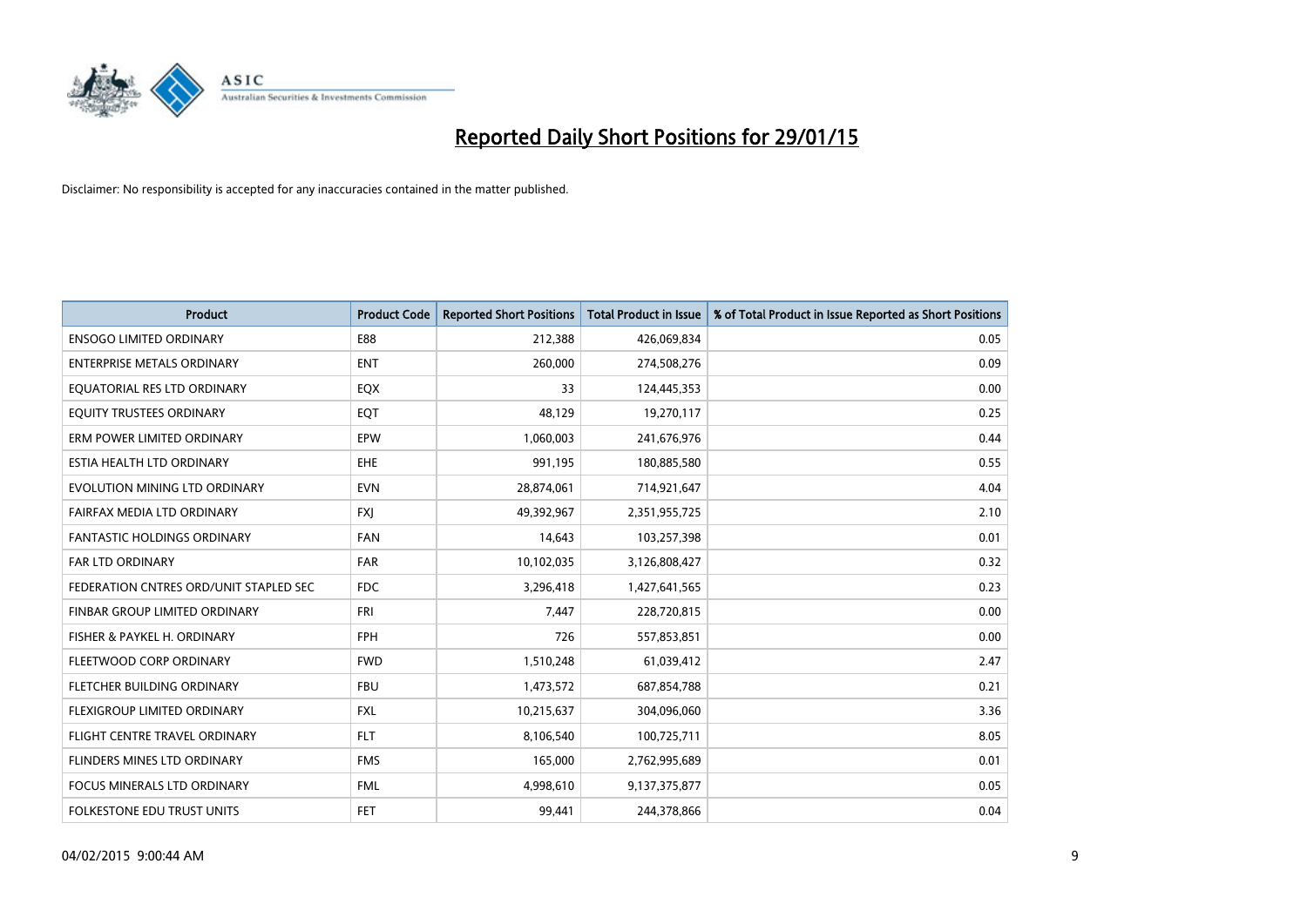

| <b>Product</b>                             | <b>Product Code</b> | <b>Reported Short Positions</b> | <b>Total Product in Issue</b> | % of Total Product in Issue Reported as Short Positions |
|--------------------------------------------|---------------------|---------------------------------|-------------------------------|---------------------------------------------------------|
| FONTERRA SHARE FUND ORDINARY UNITS         | <b>FSF</b>          | 109,403                         | 123,027,274                   | 0.09                                                    |
| FORTESCUE METALS GRP ORDINARY              | <b>FMG</b>          | 319,613,652                     | 3,113,798,151                 | 10.26                                                   |
| FREEDOM FOOD LTD ORDINARY                  | <b>FNP</b>          | 40,419                          | 152,689,663                   | 0.03                                                    |
| <b>FUNTASTIC LIMITED ORDINARY</b>          | <b>FUN</b>          | 370,000                         | 669,269,723                   | 0.06                                                    |
| <b>G.U.D. HOLDINGS ORDINARY</b>            | GUD                 | 3,224,760                       | 70,939,492                    | 4.55                                                    |
| <b>G8 EDUCATION LIMITED ORDINARY</b>       | <b>GEM</b>          | 10,269,913                      | 359,151,207                   | 2.86                                                    |
| <b>GALAXY RESOURCES ORDINARY</b>           | <b>GXY</b>          | 1,490,021                       | 1,064,783,990                 | 0.14                                                    |
| <b>GBST HOLDINGS ORDINARY</b>              | <b>GBT</b>          | 14,928                          | 66,561,725                    | 0.02                                                    |
| <b>GDI PROPERTY GRP STAPLED SECURITIES</b> | GDI                 | 356,728                         | 567,575,025                   | 0.06                                                    |
| <b>GENESIS ENERGY LTD ORDINARY</b>         | <b>GNE</b>          | 1,000                           | 1,000,000,000                 | 0.00                                                    |
| <b>GENETIC TECHNOLOGIES ORDINARY</b>       | GTG                 | 2,958,600                       | 896,860,254                   | 0.33                                                    |
| <b>GENTRACK GROUP LTD ORDINARY</b>         | <b>GTK</b>          | 3.000                           | 72,699,510                    | 0.00                                                    |
| <b>GENWORTH MORTGAGE ORDINARY</b>          | <b>GMA</b>          | 19,898,668                      | 650,000,000                   | 3.06                                                    |
| <b>GEODYNAMICS LIMITED ORDINARY</b>        | GDY                 | 819                             | 435,880,130                   | 0.00                                                    |
| GI DYNAMICS, INC CDI US PROHIBITED         | GID                 | 1,919,000                       | 470,431,120                   | 0.41                                                    |
| <b>GINDALBIE METALS LTD ORDINARY</b>       | GBG                 | 31,230,121                      | 1,495,306,811                 | 2.09                                                    |
| <b>GOLD ROAD RES LTD ORDINARY</b>          | GOR                 | 2,065,340                       | 594,881,822                   | 0.35                                                    |
| <b>GOODMAN FIELDER, ORDINARY</b>           | <b>GFF</b>          | 4,130,300                       | 1,955,559,207                 | 0.21                                                    |
| <b>GOODMAN GROUP STAPLED</b>               | <b>GMG</b>          | 12,499,108                      | 1,745,460,061                 | 0.72                                                    |
| <b>GPT GROUP STAPLED SEC.</b>              | GPT                 | 3,561,026                       | 1,685,460,955                 | 0.21                                                    |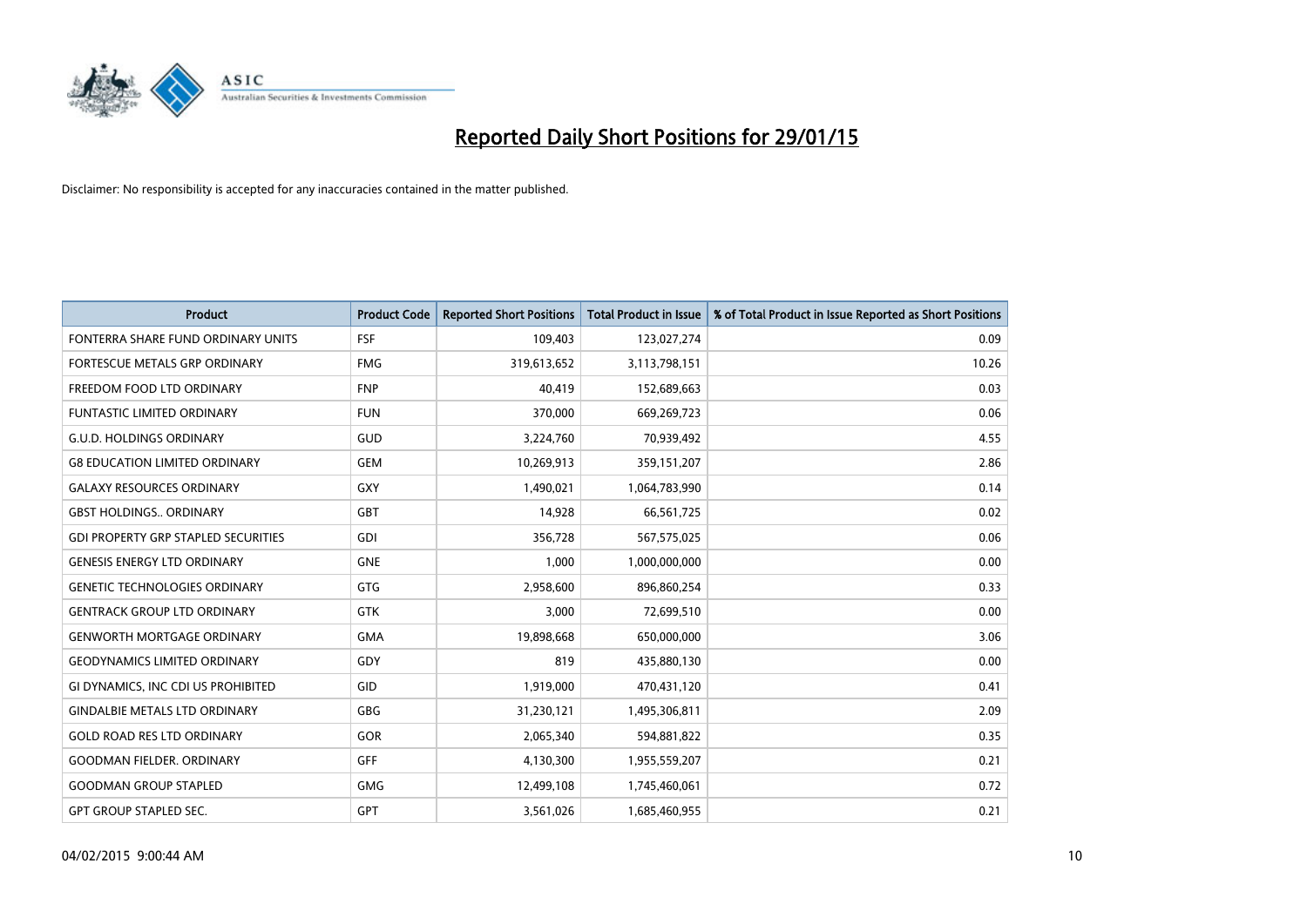

| Product                                          | <b>Product Code</b> | <b>Reported Short Positions</b> | <b>Total Product in Issue</b> | % of Total Product in Issue Reported as Short Positions |
|--------------------------------------------------|---------------------|---------------------------------|-------------------------------|---------------------------------------------------------|
| <b>GRAINCORP LIMITED A CLASS ORDINARY</b>        | <b>GNC</b>          | 14,354,056                      | 228,855,628                   | 6.27                                                    |
| <b>GRANGE RESOURCES. ORDINARY</b>                | <b>GRR</b>          | 10,695,859                      | 1,157,338,698                 | 0.92                                                    |
| <b>GREENCROSS LIMITED ORDINARY</b>               | <b>GXL</b>          | 2,845,296                       | 111,447,503                   | 2.55                                                    |
| <b>GREENLAND MIN EN LTD ORDINARY</b>             | GGG                 | 4,582,647                       | 669,389,552                   | 0.68                                                    |
| <b>GREENLAND MIN EN LTD RIGHTS 26-JUN-14</b>     | GGGR                | 3,842                           | 88,685,050                    | 0.00                                                    |
| <b>GROWTHPOINT PROPERTY ORD/UNIT STAPLED SEC</b> | GOZ                 | 704,743                         | 554,602,697                   | 0.13                                                    |
| <b>GRYPHON MINERALS LTD ORDINARY</b>             | <b>GRY</b>          | 2,339,380                       | 401,290,987                   | 0.58                                                    |
| <b>GUILDFORD COAL LTD ORDINARY</b>               | <b>GUF</b>          | 49.999                          | 917,612,681                   | 0.01                                                    |
| <b>GWA GROUP LTD ORDINARY</b>                    | <b>GWA</b>          | 15,495,963                      | 306,533,770                   | 5.06                                                    |
| <b>HARVEY NORMAN ORDINARY</b>                    | <b>HVN</b>          | 42,099,284                      | 1,110,603,911                 | 3.79                                                    |
| HEALTHSCOPE LIMITED. ORDINARY                    | <b>HSO</b>          | 14,895,785                      | 1,732,094,838                 | 0.86                                                    |
| HENDERSON GROUP CDI 1:1                          | <b>HGG</b>          | 4,808,568                       | 766,858,952                   | 0.63                                                    |
| HFA HOLDINGS LIMITED ORDINARY                    | <b>HFA</b>          | 308                             | 162,147,897                   | 0.00                                                    |
| <b>HIGHLANDS PACIFIC ORDINARY</b>                | <b>HIG</b>          | 689                             | 918,694,336                   | 0.00                                                    |
| HILLGROVE RES LTD ORDINARY                       | <b>HGO</b>          | 109,596                         | 147,711,123                   | 0.07                                                    |
| <b>HILLS LTD ORDINARY</b>                        | <b>HIL</b>          | 1,615,665                       | 231,985,526                   | 0.70                                                    |
| HORIZON OIL LIMITED ORDINARY                     | <b>HZN</b>          | 40,629,863                      | 1,301,981,265                 | 3.12                                                    |
| <b>HOTEL PROPERTY STAPLED</b>                    | <b>HPI</b>          | 86.638                          | 146,105,439                   | 0.06                                                    |
| <b>ICAR ASIA LTD ORDINARY</b>                    | ICQ                 | 185,494                         | 217,769,656                   | 0.09                                                    |
| <b>ICON ENERGY LIMITED ORDINARY</b>              | ICN                 | 100,000                         | 618,717,503                   | 0.02                                                    |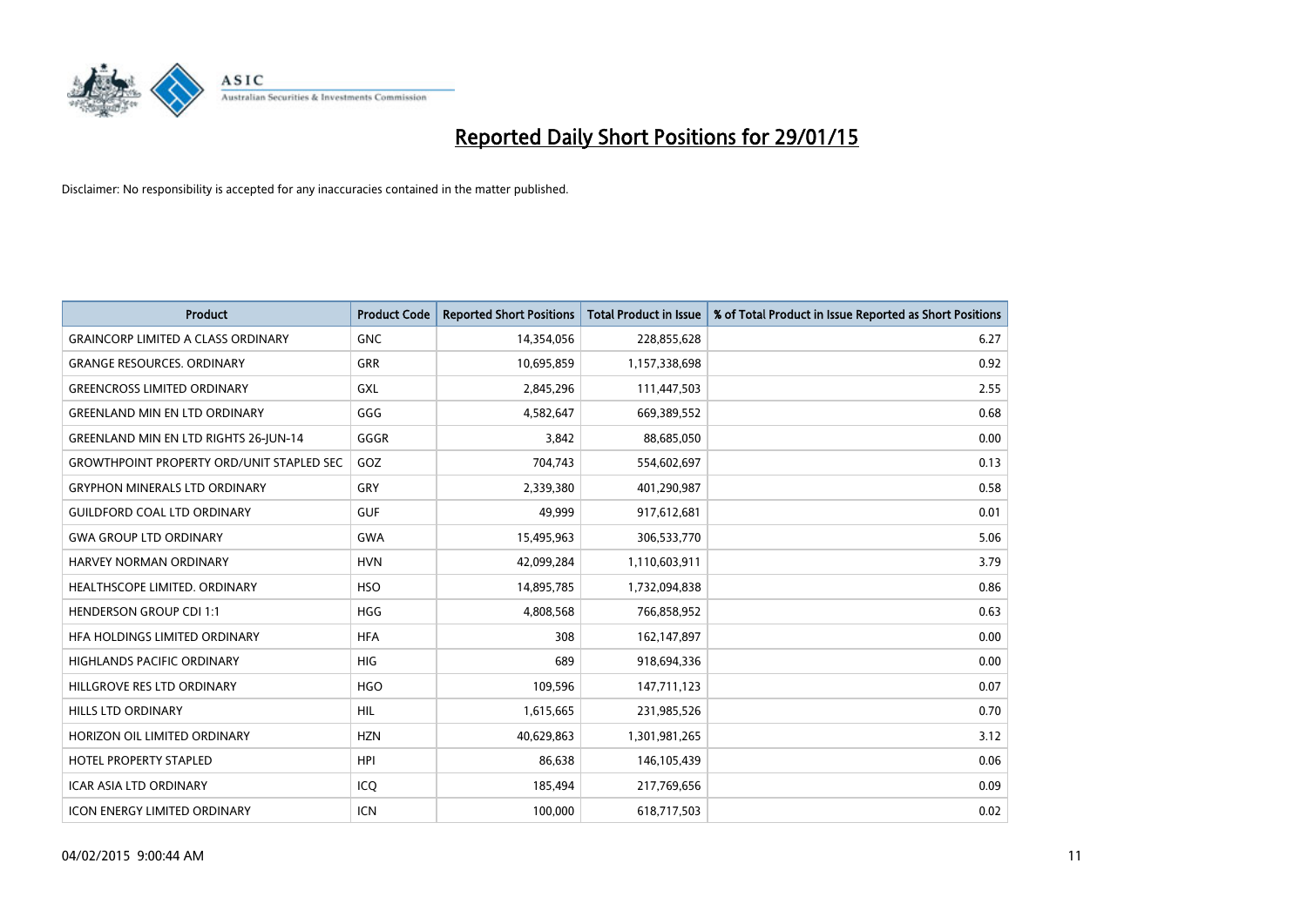

| <b>Product</b>                           | <b>Product Code</b> | <b>Reported Short Positions</b> | <b>Total Product in Issue</b> | % of Total Product in Issue Reported as Short Positions |
|------------------------------------------|---------------------|---------------------------------|-------------------------------|---------------------------------------------------------|
| <b>IINET LIMITED ORDINARY</b>            | <b>IIN</b>          | 4,789,664                       | 162,163,526                   | 2.95                                                    |
| ILUKA RESOURCES ORDINARY                 | ILU                 | 24,113,077                      | 418,700,517                   | 5.76                                                    |
| <b>IMDEX LIMITED ORDINARY</b>            | <b>IMD</b>          | 1,461,554                       | 216,203,136                   | 0.68                                                    |
| IMF BENTHAM LTD ORDINARY                 | <b>IMF</b>          | 4,469,139                       | 166,580,957                   | 2.68                                                    |
| <b>INCITEC PIVOT ORDINARY</b>            | IPL                 | 29,596,226                      | 1,675,621,466                 | 1.77                                                    |
| <b>INDEPENDENCE GROUP ORDINARY</b>       | <b>IGO</b>          | 1,693,791                       | 234,256,573                   | 0.72                                                    |
| <b>INDOPHIL RESOURCES ORDINARY</b>       | <b>IRN</b>          | 479,075                         | 1,203,146,194                 | 0.04                                                    |
| <b>INDUSTRIA REIT STAPLED</b>            | <b>IDR</b>          | 634,420                         | 125,000,001                   | 0.51                                                    |
| <b>INFIGEN ENERGY STAPLED SECURITIES</b> | <b>IFN</b>          | 3,081,844                       | 767,887,581                   | 0.40                                                    |
| <b>INFOMEDIA LTD ORDINARY</b>            | <b>IFM</b>          | 739,637                         | 307,127,687                   | 0.24                                                    |
| INGENIA GROUP STAPLED SECURITIES         | <b>INA</b>          | 10,038,193                      | 878,851,910                   | 1.14                                                    |
| <b>INSURANCE AUSTRALIA ORDINARY</b>      | IAG                 | 9,247,217                       | 2,341,618,048                 | 0.39                                                    |
| <b>INTREPID MINES ORDINARY</b>           | <b>IAU</b>          | 723,866                         | 369,869,196                   | 0.20                                                    |
| INVESTA OFFICE FUND STAPLED SECURITIES   | <b>IOF</b>          | 824,168                         | 614,047,458                   | 0.13                                                    |
| <b>INVOCARE LIMITED ORDINARY</b>         | <b>IVC</b>          | 4,276,941                       | 110,030,298                   | 3.89                                                    |
| <b>IOOF HOLDINGS LTD ORDINARY</b>        | IFL                 | 14,065,027                      | 300,133,752                   | 4.69                                                    |
| IPH LIMITED ORDINARY                     | <b>IPH</b>          | 568,535                         | 157,559,499                   | 0.36                                                    |
| <b>IPROPERTY GROUP LTD ORDINARY</b>      | <b>IPP</b>          | 3,675,202                       | 186,703,204                   | 1.97                                                    |
| <b>IRESS LIMITED ORDINARY</b>            | <b>IRE</b>          | 6,472,902                       | 159,097,319                   | 4.07                                                    |
| <b>ISELECT LTD ORDINARY</b>              | <b>ISU</b>          | 1,617,006                       | 261,489,894                   | 0.62                                                    |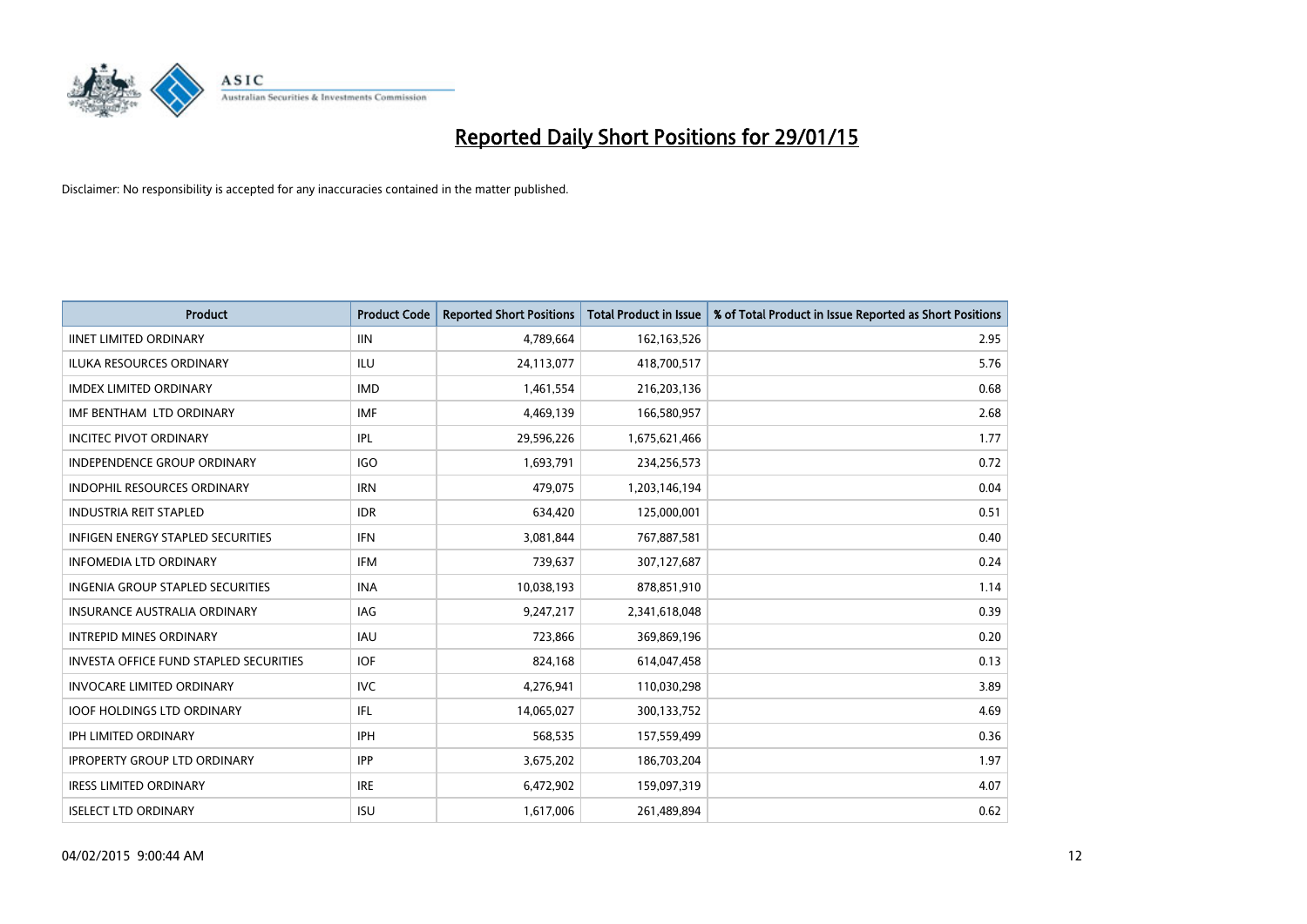

| <b>Product</b>                           | <b>Product Code</b> | <b>Reported Short Positions</b> | <b>Total Product in Issue</b> | % of Total Product in Issue Reported as Short Positions |
|------------------------------------------|---------------------|---------------------------------|-------------------------------|---------------------------------------------------------|
| <b>ISENTIA GROUP LTD ORDINARY</b>        | <b>ISD</b>          | 463,612                         | 200,000,001                   | 0.23                                                    |
| <b>ISENTRIC LTD. ORDINARY</b>            | ICU                 | 88,871                          | 87,250,949                    | 0.10                                                    |
| JAMES HARDIE INDUST CHESS DEPOSITARY INT | <b>IHX</b>          | 10,353,556                      | 445,256,278                   | 2.33                                                    |
| <b>IAPARA HEALTHCARE LT ORDINARY</b>     | <b>IHC</b>          | 16,082,919                      | 263,046,592                   | 6.11                                                    |
| <b>JB HI-FI LIMITED ORDINARY</b>         | <b>IBH</b>          | 9,787,730                       | 98,950,309                    | 9.89                                                    |
| KAROON GAS AUSTRALIA ORDINARY            | <b>KAR</b>          | 21,696,969                      | 246,608,239                   | 8.80                                                    |
| KATHMANDU HOLD LTD ORDINARY              | <b>KMD</b>          | 6,410,929                       | 201,484,583                   | 3.18                                                    |
| <b>KBL MINING LIMITED ORDINARY</b>       | <b>KBL</b>          | 1,820                           | 396,535,629                   | 0.00                                                    |
| KINGSGATE CONSOLID. ORDINARY             | <b>KCN</b>          | 20,319,648                      | 223,584,937                   | 9.09                                                    |
| KINGSROSE MINING LTD ORDINARY            | <b>KRM</b>          | 374,490                         | 358,611,493                   | 0.10                                                    |
| KOGI IRON LTD ORDINARY                   | <b>KFE</b>          | 654,562                         | 376,669,836                   | 0.17                                                    |
| LEIGHTON HOLDINGS ORDINARY               | LEI                 | 6,060,933                       | 338,503,563                   | 1.79                                                    |
| LEND LEASE GROUP UNIT/ORD STAPLED        | LLC                 | 1,853,222                       | 579,596,726                   | 0.32                                                    |
| LIFESTYLE COMMUNIT, ORDINARY             | LIC                 | 25,000                          | 101,220,131                   | 0.02                                                    |
| LIQUEFIED NATURAL ORDINARY               | LNG                 | 15,524,357                      | 462,643,201                   | 3.36                                                    |
| LOGICAMMS LIMITED ORDINARY               | <b>LCM</b>          | 16,920                          | 71,178,179                    | 0.02                                                    |
| LONESTAR RESO LTD ORDINARY               | <b>LNR</b>          | 111,756                         | 752,187,211                   | 0.01                                                    |
| LYNAS CORPORATION ORDINARY               | <b>LYC</b>          | 84,308,710                      | 3,370,956,016                 | 2.50                                                    |
| <b>M2 GRP LTD ORDINARY</b>               | <b>MTU</b>          | 2,801,124                       | 181,905,060                   | 1.54                                                    |
| <b>MACA LIMITED ORDINARY</b>             | <b>MLD</b>          | 826,767                         | 232,676,373                   | 0.36                                                    |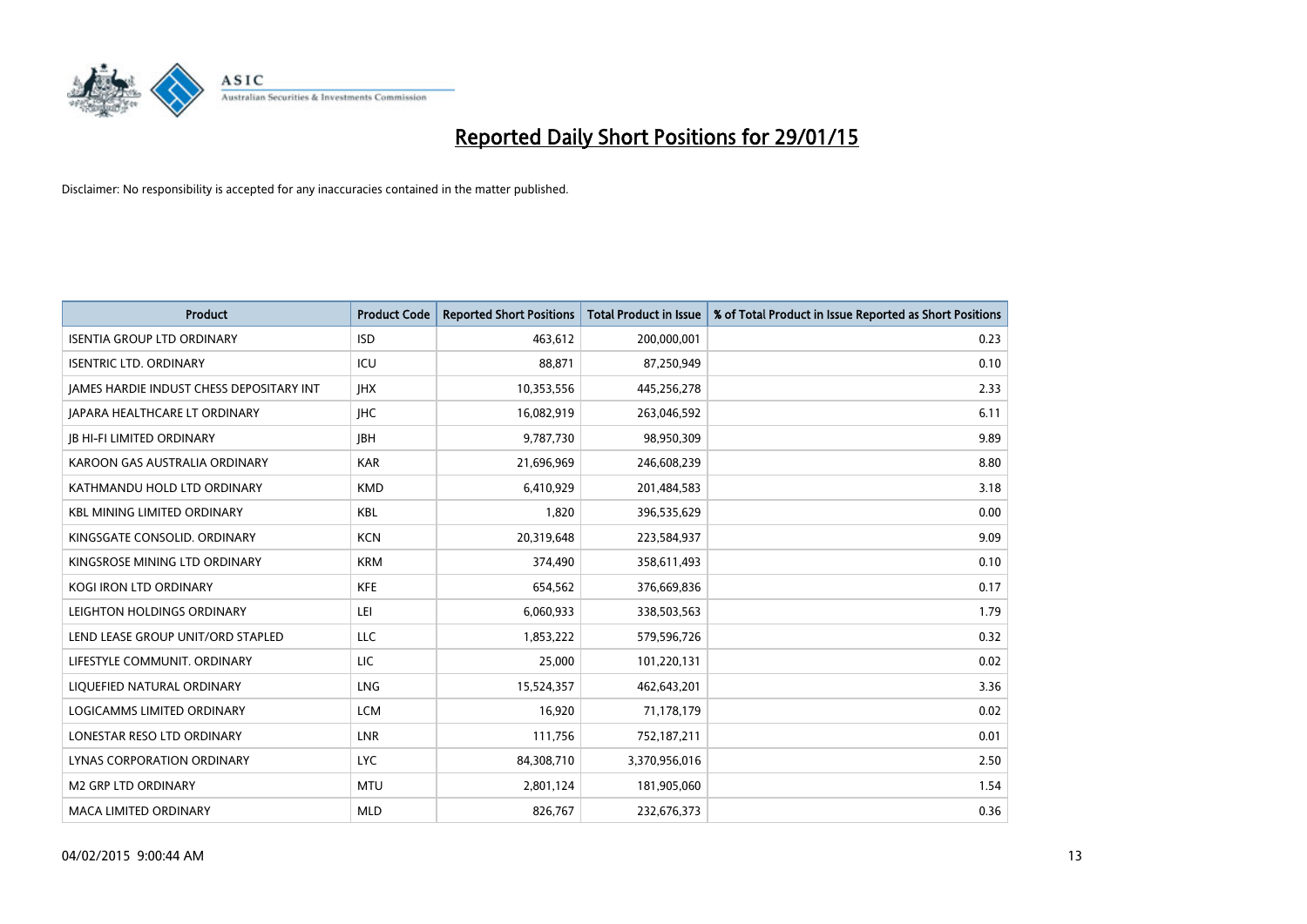

| Product                                  | <b>Product Code</b> | <b>Reported Short Positions</b> | Total Product in Issue | % of Total Product in Issue Reported as Short Positions |
|------------------------------------------|---------------------|---------------------------------|------------------------|---------------------------------------------------------|
| <b>MACMAHON HOLDINGS ORDINARY</b>        | <b>MAH</b>          | 813,807                         | 1,261,699,966          | 0.06                                                    |
| MACO ATLAS ROADS GRP ORDINARY STAPLED    | <b>MQA</b>          | 12,617,216                      | 511,538,852            | 2.47                                                    |
| MACQUARIE GROUP LTD NON-CUM CAPITAL NOTE | <b>MOGPA</b>        | 209                             | 6,000,000              | 0.00                                                    |
| MACQUARIE GROUP LTD ORDINARY             | <b>MOG</b>          | 593,327                         | 324,342,024            | 0.18                                                    |
| MAGELLAN FIN GRP LTD ORDINARY            | <b>MFG</b>          | 1,401,513                       | 159,818,691            | 0.88                                                    |
| <b>MANTRA GROUP LTD ORDINARY</b>         | <b>MTR</b>          | 4,373,200                       | 249,471,229            | 1.75                                                    |
| <b>MATRIX C &amp; E LTD ORDINARY</b>     | <b>MCE</b>          | 2,546,261                       | 94,555,428             | 2.69                                                    |
| <b>MAVERICK DRILLING ORDINARY</b>        | <b>MAD</b>          | 1,073,180                       | 545,000,115            | 0.20                                                    |
| <b>MAXITRANS INDUSTRIES ORDINARY</b>     | <b>MXI</b>          | 13,193                          | 185,075,653            | 0.01                                                    |
| MAYNE PHARMA LTD ORDINARY                | <b>MYX</b>          | 16,385,232                      | 593,301,190            | 2.76                                                    |
| MCMILLAN SHAKESPEARE ORDINARY            | <b>MMS</b>          | 811,226                         | 77,525,801             | 1.05                                                    |
| MCPHERSON'S LTD ORDINARY                 | <b>MCP</b>          | 10,001                          | 96,684,407             | 0.01                                                    |
| MEDIBANK PRIVATE LTD ORDINARY            | <b>MPL</b>          | 27,455,540                      | 2,754,003,240          | 1.00                                                    |
| MEDUSA MINING LTD ORDINARY               | <b>MML</b>          | 10,951,757                      | 207,794,301            | 5.27                                                    |
| MELBOURNE IT LIMITED ORDINARY            | MLB                 | 1,000                           | 92,944,392             | 0.00                                                    |
| MEO AUSTRALIA LTD ORDINARY               | <b>MEO</b>          | 411,000                         | 750,488,387            | 0.05                                                    |
| MERIDIAN ENERGY INSTALMENT RECEIPTS      | <b>MEZCA</b>        | 200,000                         | 1,255,413,626          | 0.02                                                    |
| MESOBLAST LIMITED ORDINARY               | <b>MSB</b>          | 24,892,551                      | 324,201,029            | 7.68                                                    |
| METALS X LIMITED ORDINARY                | <b>MLX</b>          | 218,048                         | 416,010,939            | 0.05                                                    |
| METCASH LIMITED ORDINARY                 | <b>MTS</b>          | 122,944,099                     | 928,357,876            | 13.24                                                   |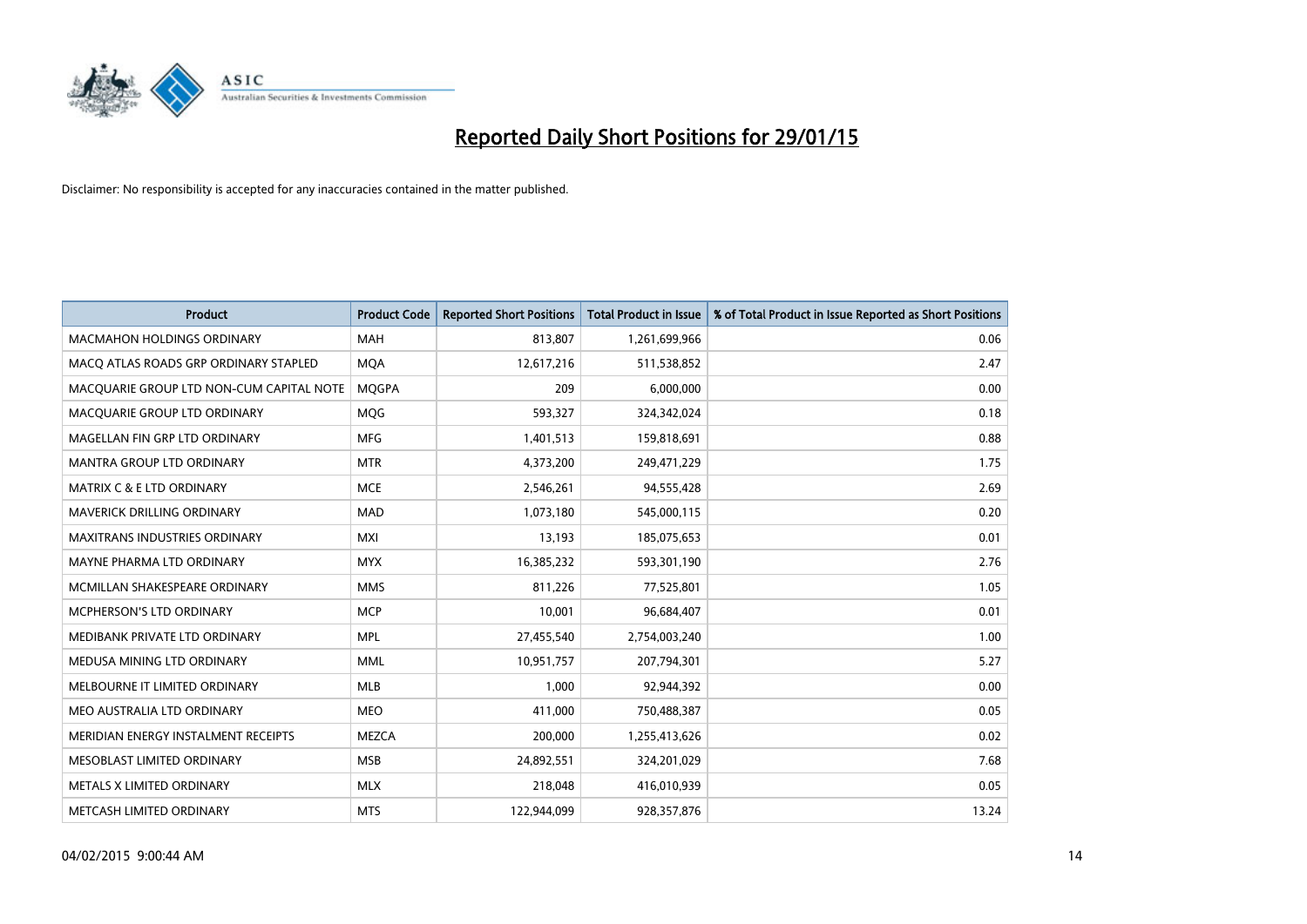

| <b>Product</b>                    | <b>Product Code</b> | <b>Reported Short Positions</b> | Total Product in Issue | % of Total Product in Issue Reported as Short Positions |
|-----------------------------------|---------------------|---------------------------------|------------------------|---------------------------------------------------------|
| METMINCO LIMITED ORDINARY         | <b>MNC</b>          | 32,000                          | 1,855,516,023          | 0.00                                                    |
| MIGHTY RIVER POWER ORDINARY       | <b>MYT</b>          | 1,737,749                       | 1,400,012,517          | 0.12                                                    |
| MINCOR RESOURCES NL ORDINARY      | <b>MCR</b>          | 7.949                           | 188,208,274            | 0.00                                                    |
| MINERAL DEPOSITS ORDINARY         | <b>MDL</b>          | 906,015                         | 103,676,341            | 0.87                                                    |
| MINERAL RESOURCES, ORDINARY       | <b>MIN</b>          | 16,308,681                      | 187,270,274            | 8.71                                                    |
| MINT PAYMENTS LTD ORDINARY        | <b>MNW</b>          | 33,879                          | 470,635,552            | 0.01                                                    |
| MIRABELA NICKEL LTD ORDINARY      | <b>MBN</b>          | 2,012,293                       | 929,710,216            | 0.22                                                    |
| MIRVAC GROUP STAPLED SECURITIES   | <b>MGR</b>          | 11,852,935                      | 3,697,197,370          | 0.32                                                    |
| <b>MMAOFFSHOR ORDINARY</b>        | <b>MRM</b>          | 22,979,530                      | 368,666,221            | 6.23                                                    |
| MOLOPO ENERGY LTD ORDINARY        | <b>MPO</b>          | 30,833                          | 248,705,730            | 0.01                                                    |
| MONADELPHOUS GROUP ORDINARY       | <b>MND</b>          | 7,400,746                       | 92,998,380             | 7.96                                                    |
| MONASH IVF GROUP LTD ORDINARY     | <b>MVF</b>          | 723,120                         | 231,081,089            | 0.31                                                    |
| MORTGAGE CHOICE LTD ORDINARY      | <b>MOC</b>          | 17,187                          | 124,216,248            | 0.01                                                    |
| <b>MOUNT GIBSON IRON ORDINARY</b> | <b>MGX</b>          | 82,645,632                      | 1,090,805,085          | 7.58                                                    |
| MULTIPLEX SITES SITES             | <b>MXUPA</b>        | 2,133                           | 4,500,000              | 0.05                                                    |
| MYER HOLDINGS LTD ORDINARY        | <b>MYR</b>          | 109,108,616                     | 585,689,551            | 18.63                                                   |
| MYSTATE LIMITED ORDINARY          | <b>MYS</b>          | 2,219                           | 87,283,417             | 0.00                                                    |
| NANOSONICS LIMITED ORDINARY       | <b>NAN</b>          | 2,525,264                       | 264,362,826            | 0.96                                                    |
| NATIONAL AUST, BANK ORDINARY      | <b>NAB</b>          | 15,881,024                      | 2,419,353,823          | 0.66                                                    |
| NATIONAL STORAGE STAPLED          | <b>NSR</b>          | 1,227,448                       | 295,631,660            | 0.42                                                    |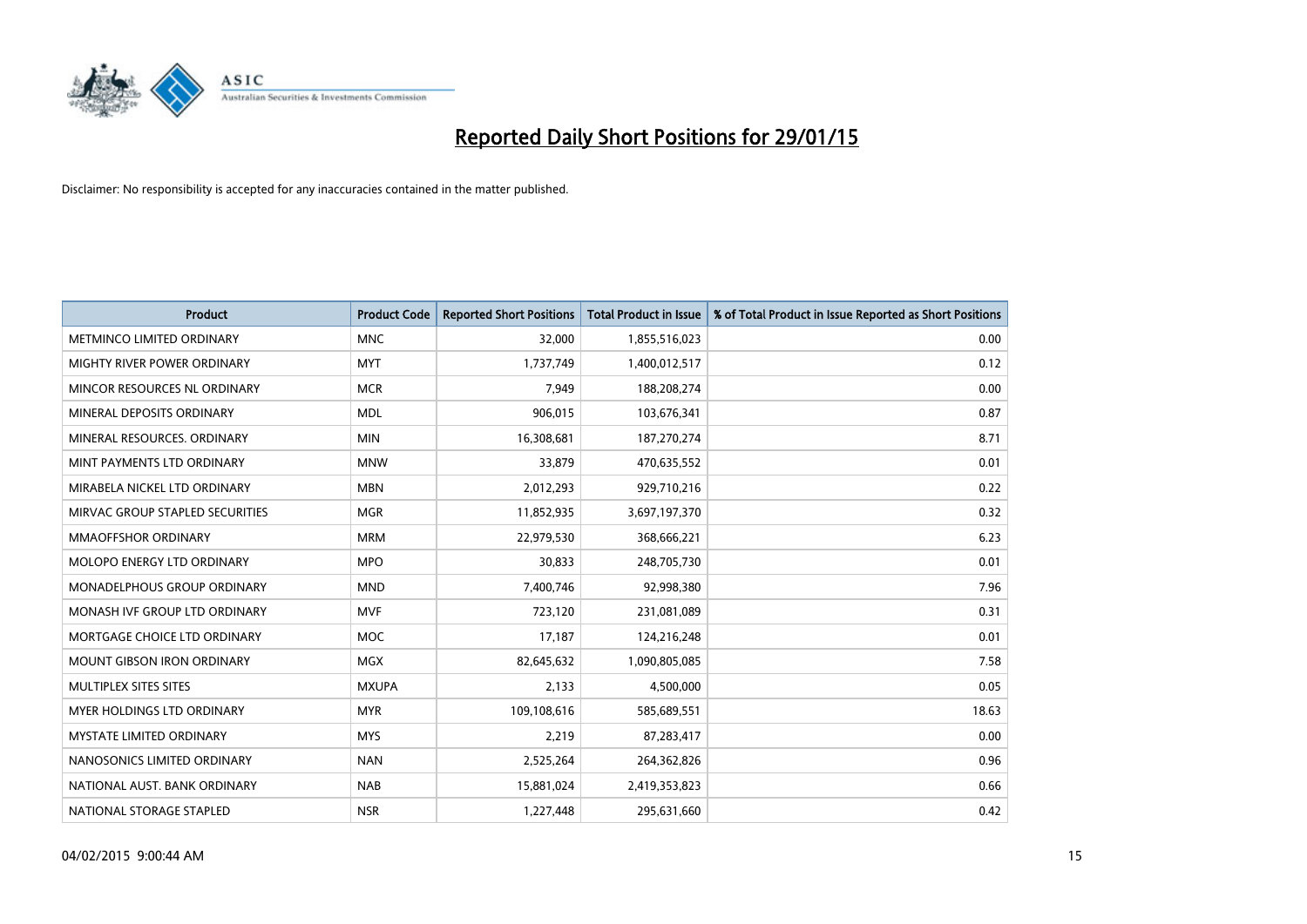

| <b>Product</b>                         | <b>Product Code</b> | <b>Reported Short Positions</b> | Total Product in Issue | % of Total Product in Issue Reported as Short Positions |
|----------------------------------------|---------------------|---------------------------------|------------------------|---------------------------------------------------------|
| NAVITAS LIMITED ORDINARY               | <b>NVT</b>          | 3,307,612                       | 376,037,813            | 0.88                                                    |
| NEARMAP LTD ORDINARY                   | <b>NEA</b>          | 2,293,518                       | 348,196,101            | 0.66                                                    |
| NEOMETALS LTD ORDINARY                 | <b>NMT</b>          | 1.003                           | 499,453,895            | 0.00                                                    |
| NEON ENERGY LIMITED ORDINARY           | <b>NEN</b>          | 13,245                          | 553,037,848            | 0.00                                                    |
| NEW HOPE CORPORATION ORDINARY          | <b>NHC</b>          | 1,217,028                       | 830,999,449            | 0.15                                                    |
| NEWCREST MINING ORDINARY               | <b>NCM</b>          | 7,788,282                       | 766,510,971            | 1.02                                                    |
| NEWS CORP A NON-VOTING CDI             | <b>NWSLV</b>        | 335                             | 2,617,304              | 0.01                                                    |
| NEWS CORP B VOTING CDI                 | <b>NWS</b>          | 2,226,296                       | 38,302,911             | 5.81                                                    |
| NEWSAT LIMITED ORDINARY                | <b>NWT</b>          | 6,406,329                       | 643,574,841            | 1.00                                                    |
| NEXTDC LIMITED ORDINARY                | <b>NXT</b>          | 18,213,665                      | 193,154,486            | 9.43                                                    |
| NEXUS ENERGY LIMITED ORDINARY          | <b>NXS</b>          | 58,176                          | 1,330,219,459          | 0.00                                                    |
| NIB HOLDINGS LIMITED ORDINARY          | <b>NHF</b>          | 203,005                         | 439,004,182            | 0.05                                                    |
| NINE ENTERTAINMENT ORDINARY            | <b>NEC</b>          | 18,606,509                      | 940,295,023            | 1.98                                                    |
| NOBLE MINERAL RES ORDINARY             | <b>NMG</b>          | 2,365,726                       | 666,397,952            | 0.36                                                    |
| NORTHERN IRON LTD ORDINARY             | <b>NFE</b>          | 11,392                          | 484,405,314            | 0.00                                                    |
| NORTHERN STAR ORDINARY                 | <b>NST</b>          | 11,789,745                      | 592,256,718            | 1.99                                                    |
| NOVION PROPERTY GRP STAPLED SECURITIES | <b>NVN</b>          | 27,074,084                      | 3,050,627,717          | 0.89                                                    |
| NRW HOLDINGS LIMITED ORDINARY          | <b>NWH</b>          | 15,775,667                      | 278,888,011            | 5.66                                                    |
| NUFARM LIMITED ORDINARY                | <b>NUF</b>          | 7,448,730                       | 264,948,132            | 2.81                                                    |
| NUPLEX INDUSTRIES ORDINARY             | <b>NPX</b>          | 1,000                           | 198,125,827            | 0.00                                                    |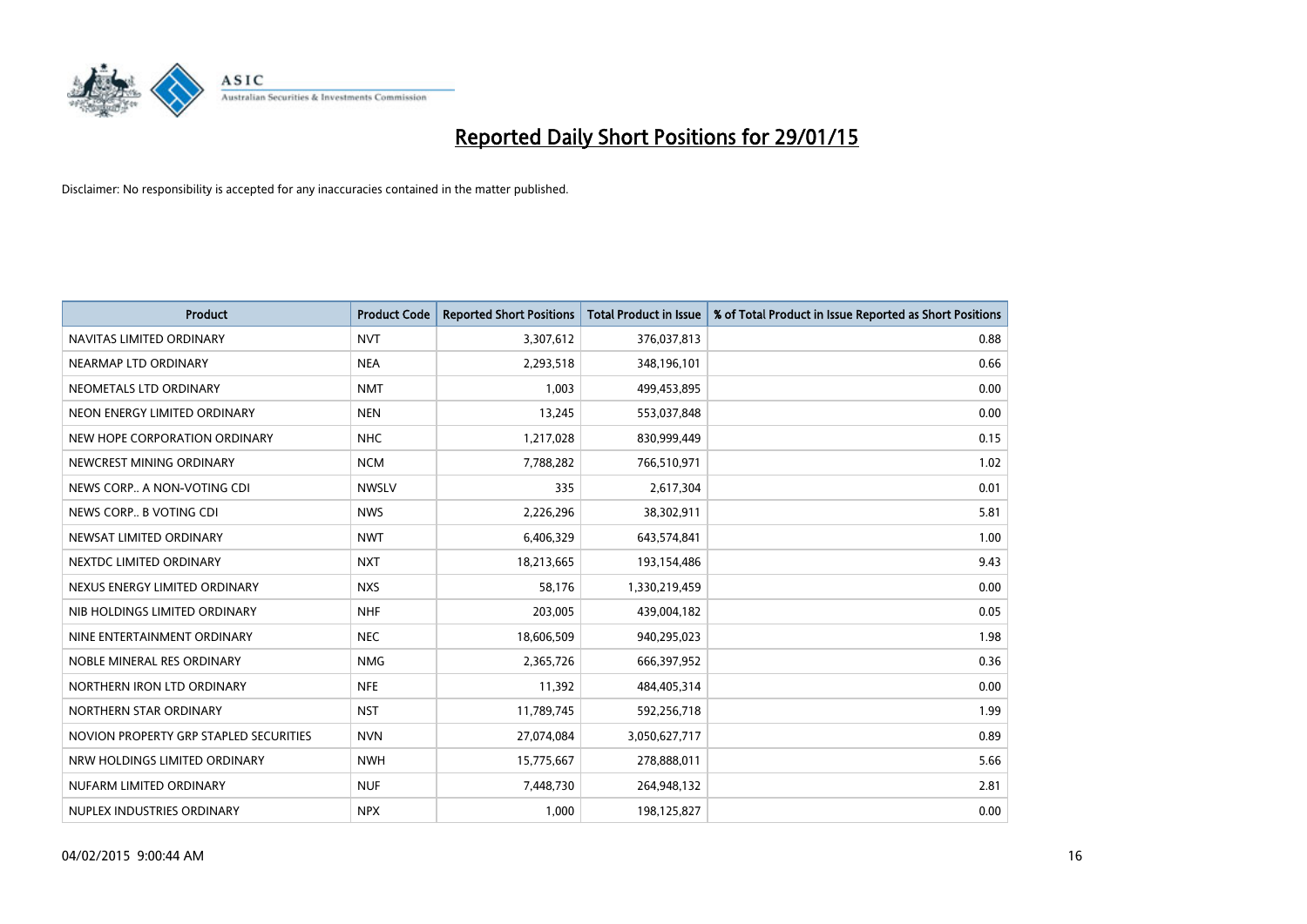

| <b>Product</b>                        | <b>Product Code</b> | <b>Reported Short Positions</b> | <b>Total Product in Issue</b> | % of Total Product in Issue Reported as Short Positions |
|---------------------------------------|---------------------|---------------------------------|-------------------------------|---------------------------------------------------------|
| OCEANAGOLD CORP. CHESS DEPOSITARY INT | <b>OGC</b>          | 488,219                         | 301,520,186                   | 0.16                                                    |
| OIL SEARCH LTD ORDINARY               | OSH                 | 25,744,014                      | 1,522,692,587                 | 1.69                                                    |
| OM HOLDINGS LIMITED ORDINARY          | OMH                 | 58,082                          | 733,423,337                   | 0.01                                                    |
| OOH!MEDIA LIMITED ORDINARY            | OML                 | 617,955                         | 149,882,534                   | 0.41                                                    |
| ORICA LIMITED ORDINARY                | ORI                 | 26,490,308                      | 372,743,291                   | 7.11                                                    |
| ORIGIN ENERGY ORDINARY                | <b>ORG</b>          | 11,731,221                      | 1,106,310,149                 | 1.06                                                    |
| OROCOBRE LIMITED ORDINARY             | <b>ORE</b>          | 3,063,663                       | 132,041,911                   | 2.32                                                    |
| ORORA LIMITED ORDINARY                | <b>ORA</b>          | 1,782,544                       | 1,206,684,923                 | 0.15                                                    |
| OROTONGROUP LIMITED ORDINARY          | <b>ORL</b>          | 84,590                          | 40,880,902                    | 0.21                                                    |
| <b>OZ MINERALS ORDINARY</b>           | <b>OZL</b>          | 5,654,630                       | 303,470,022                   | 1.86                                                    |
| OZFOREX GROUP LTD ORDINARY            | <b>OFX</b>          | 8,803,751                       | 240,000,000                   | 3.67                                                    |
| PACIFIC BRANDS ORDINARY               | <b>PBG</b>          | 85,930,283                      | 917,226,291                   | 9.37                                                    |
| PACT GROUP HLDGS LTD ORDINARY         | <b>PGH</b>          | 1,518,484                       | 294,145,019                   | 0.52                                                    |
| PALADIN ENERGY LTD ORDINARY           | <b>PDN</b>          | 74,907,486                      | 1,666,927,668                 | 4.49                                                    |
| PANAUST LIMITED ORDINARY              | PNA                 | 2,628,691                       | 637,071,326                   | 0.41                                                    |
| PANORAMIC RESOURCES ORDINARY          | PAN                 | 1,183,909                       | 322,275,824                   | 0.37                                                    |
| PANTERRA GOLD LTD ORDINARY            | PGI                 | $\mathbf{1}$                    | 847,615,609                   | 0.00                                                    |
| PAPERLINX LIMITED ORDINARY            | <b>PPX</b>          | 57,743                          | 665, 181, 261                 | 0.01                                                    |
| PATTIES FOODS LTD ORDINARY            | PFL                 | 8,047                           | 139,234,153                   | 0.01                                                    |
| PEET LIMITED ORDINARY                 | <b>PPC</b>          | 28,465                          | 484,853,684                   | 0.01                                                    |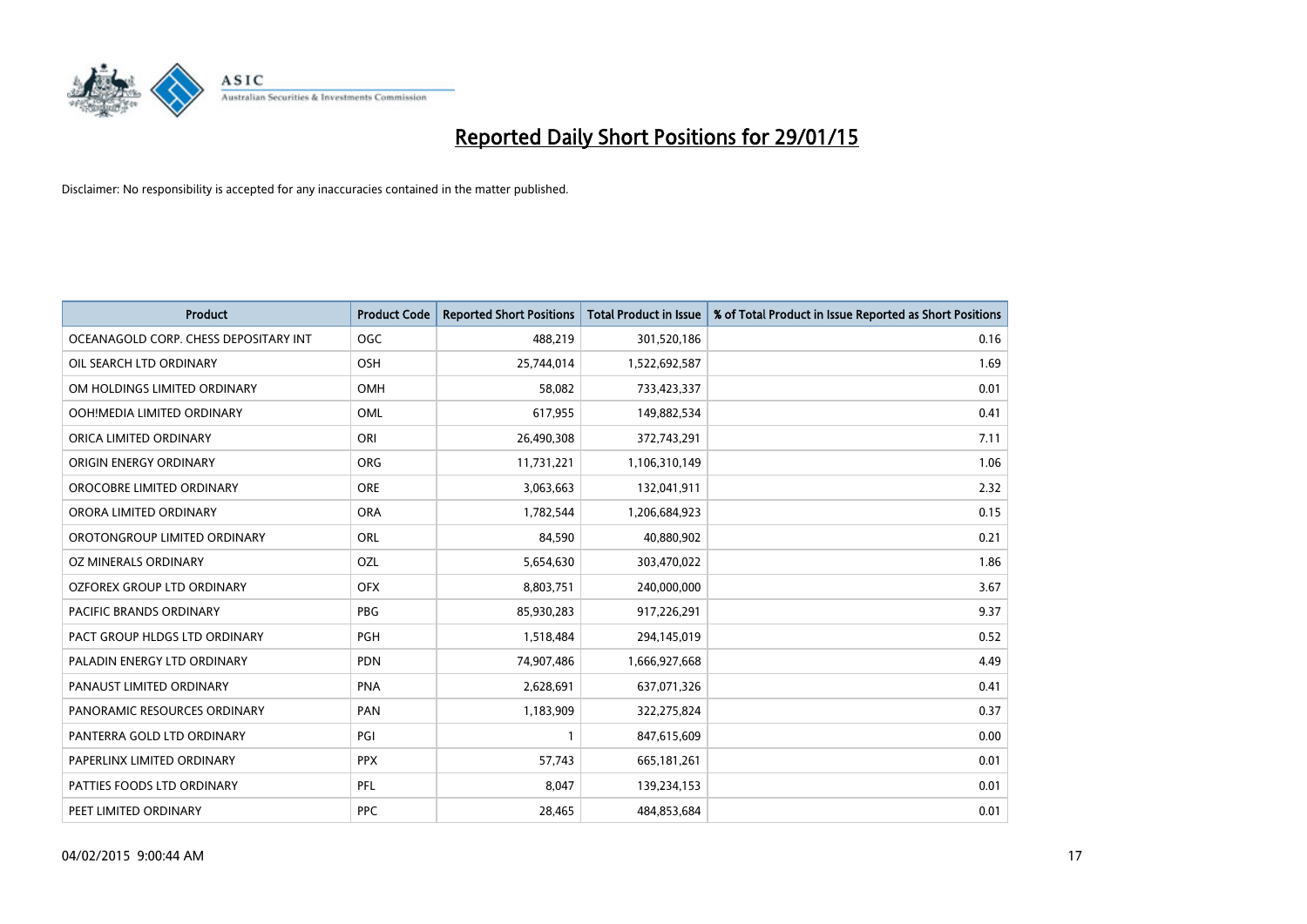

| <b>Product</b>                    | <b>Product Code</b> | <b>Reported Short Positions</b> | <b>Total Product in Issue</b> | % of Total Product in Issue Reported as Short Positions |
|-----------------------------------|---------------------|---------------------------------|-------------------------------|---------------------------------------------------------|
| PERPETUAL EQUITY LTD ORDINARY     | <b>PIC</b>          | 2,173                           | 250,678,778                   | 0.00                                                    |
| PERPETUAL LIMITED ORDINARY        | PPT                 | 1,166,779                       | 46,574,426                    | 2.51                                                    |
| PERSEUS MINING LTD ORDINARY       | PRU                 | 17,388,879                      | 526,656,401                   | 3.30                                                    |
| PHARMAXIS LTD ORDINARY            | <b>PXS</b>          | 8.777                           | 310,621,349                   | 0.00                                                    |
| PHOSPHAGENICS LTD. ORDINARY       | POH                 | 250,000                         | 1,261,965,957                 | 0.02                                                    |
| PLATINUM ASSET ORDINARY           | <b>PTM</b>          | 1,484,170                       | 581,895,380                   | 0.26                                                    |
| PLATINUM AUSTRALIA ORDINARY       | <b>PLA</b>          | 836,127                         | 504,968,043                   | 0.17                                                    |
| PLATINUM CAPITAL LTD ORDINARY     | <b>PMC</b>          | 1,742                           | 232,190,254                   | 0.00                                                    |
| PMP LIMITED ORDINARY              | <b>PMP</b>          | 27,581                          | 323,781,124                   | 0.01                                                    |
| POSEIDON NICK LTD ORDINARY        | POS                 | 1,903,830                       | 683,588,322                   | 0.28                                                    |
| PRANA BIOTECHNOLOGY ORDINARY      | PBT                 | 2,516,506                       | 488,936,960                   | 0.51                                                    |
| PREMIER INVESTMENTS ORDINARY      | <b>PMV</b>          | 1,026,855                       | 155,900,075                   | 0.66                                                    |
| PRIMARY HEALTH CARE ORDINARY      | <b>PRY</b>          | 38,150,114                      | 512,130,550                   | 7.45                                                    |
| PRIME MEDIA GRP LTD ORDINARY      | <b>PRT</b>          | 1,170,747                       | 366,330,303                   | 0.32                                                    |
| PROGRAMMED ORDINARY               | <b>PRG</b>          | 262,368                         | 118,651,911                   | 0.22                                                    |
| PROMESA LIMITED ORDINARY          | <b>PRA</b>          | 1,848,713                       | 384,412,465                   | 0.48                                                    |
| PURA VIDA ENERGY NL ORDINARY      | <b>PVD</b>          | 174,879                         | 132,730,698                   | 0.13                                                    |
| OANTAS AIRWAYS ORDINARY           | QAN                 | 1,166,433                       | 2,196,330,250                 | 0.05                                                    |
| OBE INSURANCE GROUP ORDINARY      | <b>OBE</b>          | 15,002,901                      | 1,364,945,301                 | 1.10                                                    |
| <b>QUBE HOLDINGS LTD ORDINARY</b> | QUB                 | 3,847,735                       | 1,054,428,076                 | 0.36                                                    |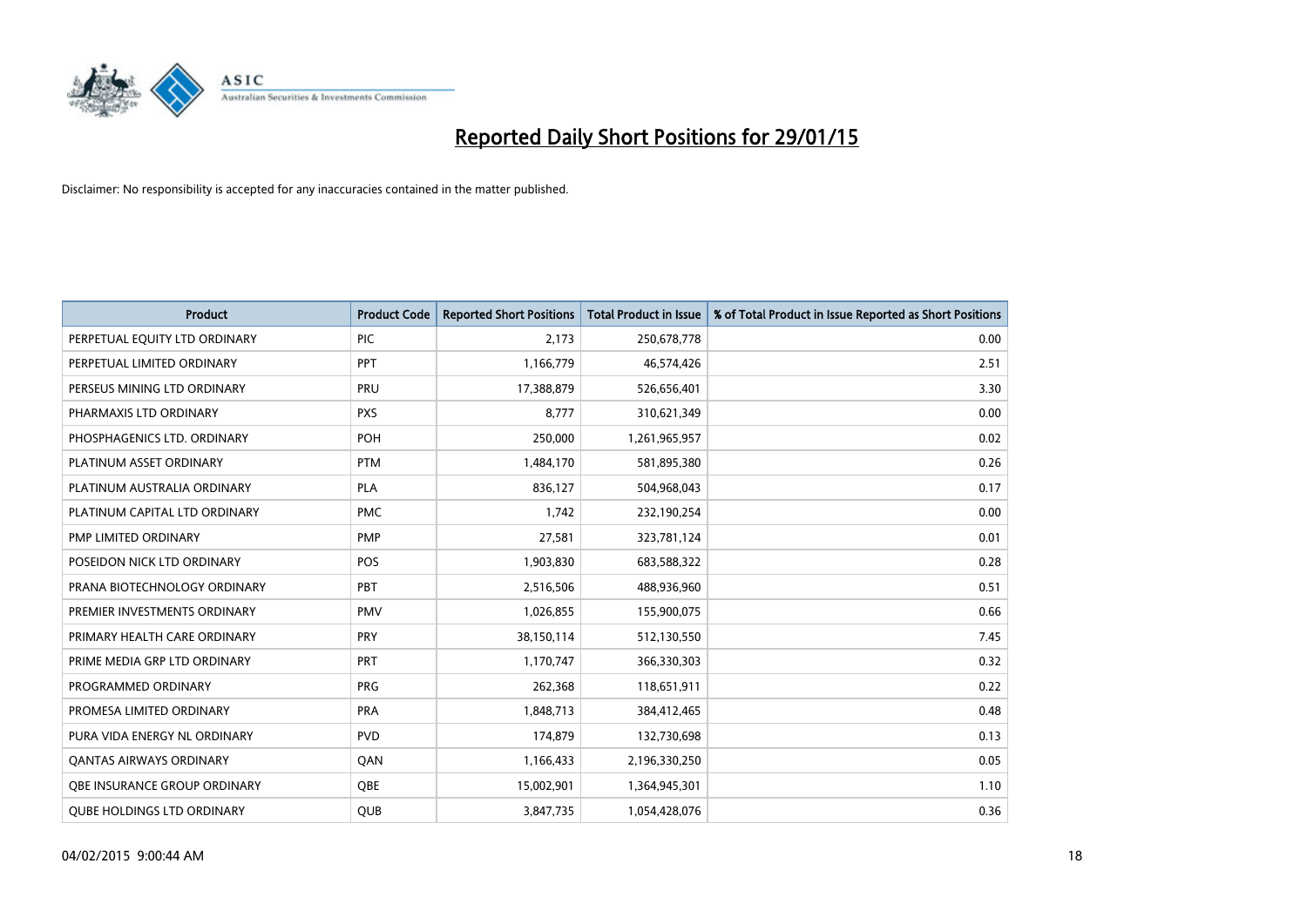

| <b>Product</b>                      | <b>Product Code</b> | <b>Reported Short Positions</b> | Total Product in Issue | % of Total Product in Issue Reported as Short Positions |
|-------------------------------------|---------------------|---------------------------------|------------------------|---------------------------------------------------------|
| RAMSAY HEALTH CARE ORDINARY         | <b>RHC</b>          | 549,001                         | 202,081,252            | 0.27                                                    |
| RCG CORPORATION LTD ORDINARY        | <b>RCG</b>          | 292,391                         | 268,408,625            | 0.11                                                    |
| <b>RCR TOMLINSON ORDINARY</b>       | <b>RCR</b>          | 840,628                         | 138,745,453            | 0.61                                                    |
| <b>REA GROUP ORDINARY</b>           | <b>REA</b>          | 2,252,749                       | 131,714,699            | 1.71                                                    |
| RECALL HOLDINGS LTD ORDINARY        | <b>REC</b>          | 589,284                         | 313,674,711            | 0.19                                                    |
| <b>RECKON LIMITED ORDINARY</b>      | <b>RKN</b>          | 1,470,128                       | 112,084,762            | 1.31                                                    |
| <b>RED 5 LIMITED ORDINARY</b>       | <b>RED</b>          | 174,740                         | 759,451,008            | 0.02                                                    |
| <b>RED FORK ENERGY ORDINARY</b>     | <b>RFE</b>          | 112,160                         | 501,051,719            | 0.02                                                    |
| REDBANK ENERGY LTD ORDINARY         | <b>AEI</b>          | 13                              | 786,287                | 0.00                                                    |
| REGIONAL EXPRESS ORDINARY           | <b>REX</b>          | 39,369                          | 110,154,375            | 0.04                                                    |
| REGIS HEALTHCARE LTD ORDINARY       | <b>REG</b>          | 1,995,136                       | 300,345,797            | 0.66                                                    |
| REGIS RESOURCES ORDINARY            | <b>RRL</b>          | 37,355,434                      | 499,781,595            | 7.47                                                    |
| RESMED INC CDI 10:1                 | <b>RMD</b>          | 7,129,677                       | 1,397,522,030          | 0.51                                                    |
| <b>RESOLUTE MINING ORDINARY</b>     | <b>RSG</b>          | 3,860,819                       | 641,189,223            | 0.60                                                    |
| <b>RESOURCE GENERATION ORDINARY</b> | <b>RES</b>          | 1,220                           | 581,380,338            | 0.00                                                    |
| RETAIL FOOD GROUP ORDINARY          | <b>RFG</b>          | 4,734,284                       | 159,386,728            | 2.97                                                    |
| REX MINERALS LIMITED ORDINARY       | <b>RXM</b>          | 871,602                         | 220,519,784            | 0.40                                                    |
| RIO TINTO LIMITED ORDINARY          | <b>RIO</b>          | 3,897,990                       | 435,758,720            | 0.89                                                    |
| <b>RNY PROPERTY TRUST UNITS</b>     | <b>RNY</b>          | 325,000                         | 263,413,889            | 0.12                                                    |
| ROC OIL COMPANY ORDINARY            | <b>ROC</b>          | 366,512                         | 687,618,400            | 0.05                                                    |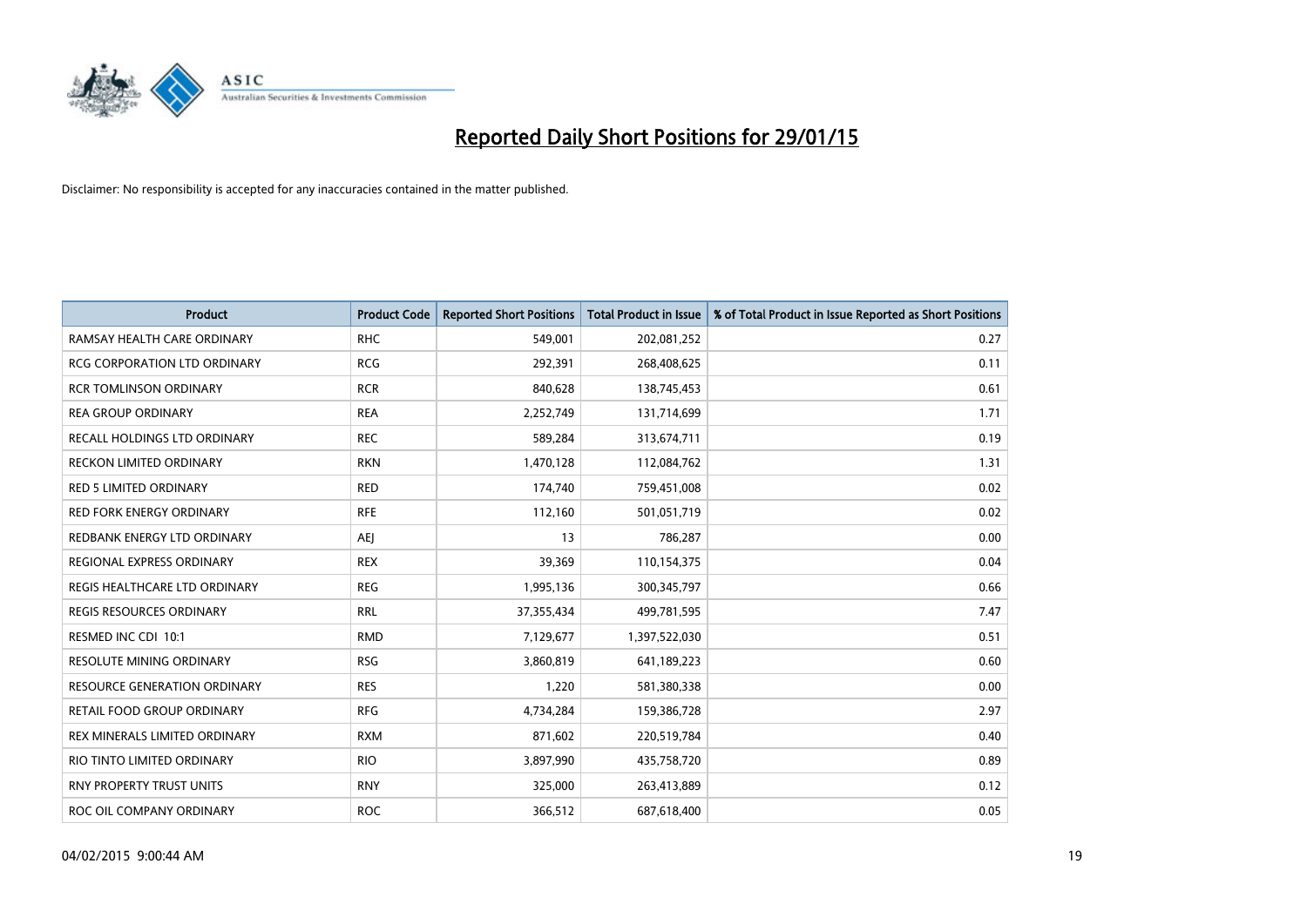

| <b>Product</b>                        | <b>Product Code</b> | <b>Reported Short Positions</b> | <b>Total Product in Issue</b> | % of Total Product in Issue Reported as Short Positions |
|---------------------------------------|---------------------|---------------------------------|-------------------------------|---------------------------------------------------------|
| <b>ROX RESOURCES ORDINARY</b>         | <b>RXL</b>          | 5,523,255                       | 849,673,095                   | 0.65                                                    |
| ROYAL WOLF HOLDINGS ORDINARY          | <b>RWH</b>          | 191,790                         | 100,387,052                   | 0.19                                                    |
| SAI GLOBAL LIMITED ORDINARY           | SAI                 | 687,722                         | 211,761,727                   | 0.32                                                    |
| SALMAT LIMITED ORDINARY               | <b>SLM</b>          | 102,029                         | 159,812,799                   | 0.06                                                    |
| SANDFIRE RESOURCES ORDINARY           | <b>SFR</b>          | 3,450,992                       | 155,950,968                   | 2.21                                                    |
| SANTOS LTD ORDINARY                   | <b>STO</b>          | 15,683,605                      | 982,307,550                   | 1.60                                                    |
| SARACEN MINERAL ORDINARY              | <b>SAR</b>          | 2,009,106                       | 792,784,738                   | 0.25                                                    |
| SCA PROPERTY GROUP STAPLED SECURITIES | SCP                 | 22,881,435                      | 648,628,320                   | 3.53                                                    |
| <b>SCENTRE GRP STAPLED</b>            | SCG                 | 18,388,722                      | 5,324,296,678                 | 0.35                                                    |
| SEDGMAN LIMITED ORDINARY              | SDM                 | 1,128,550                       | 227,059,277                   | 0.50                                                    |
| SEEK LIMITED ORDINARY                 | <b>SEK</b>          | 9,608,317                       | 342,622,917                   | 2.80                                                    |
| SELECT HARVESTS ORDINARY              | <b>SHV</b>          | 1,125,405                       | 70,940,874                    | 1.59                                                    |
| SENEX ENERGY LIMITED ORDINARY         | <b>SXY</b>          | 97,034,502                      | 1,149,657,377                 | 8.44                                                    |
| SERVICE STREAM ORDINARY               | <b>SSM</b>          | 30                              | 386,389,873                   | 0.00                                                    |
| SEVEN GROUP HOLDINGS ORDINARY         | <b>SVW</b>          | 9,491,979                       | 296,260,281                   | 3.20                                                    |
| SEVEN WEST MEDIA LTD ORDINARY         | SWM                 | 12,704,600                      | 999,160,872                   | 1.27                                                    |
| SEYMOUR WHYTE LTD ORDINARY            | SWL                 | 56,343                          | 87,647,595                    | 0.06                                                    |
| SG FLEET GROUP LTD ORDINARY           | SGF                 | 502,166                         | 242,691,826                   | 0.21                                                    |
| SHINE CORPORATE ORDINARY              | SHI                 | 56,195                          | 172,400,081                   | 0.03                                                    |
| SIGMA PHARMACEUTICAL ORDINARY         | <b>SIP</b>          | 21,664,023                      | 1,108,086,575                 | 1.96                                                    |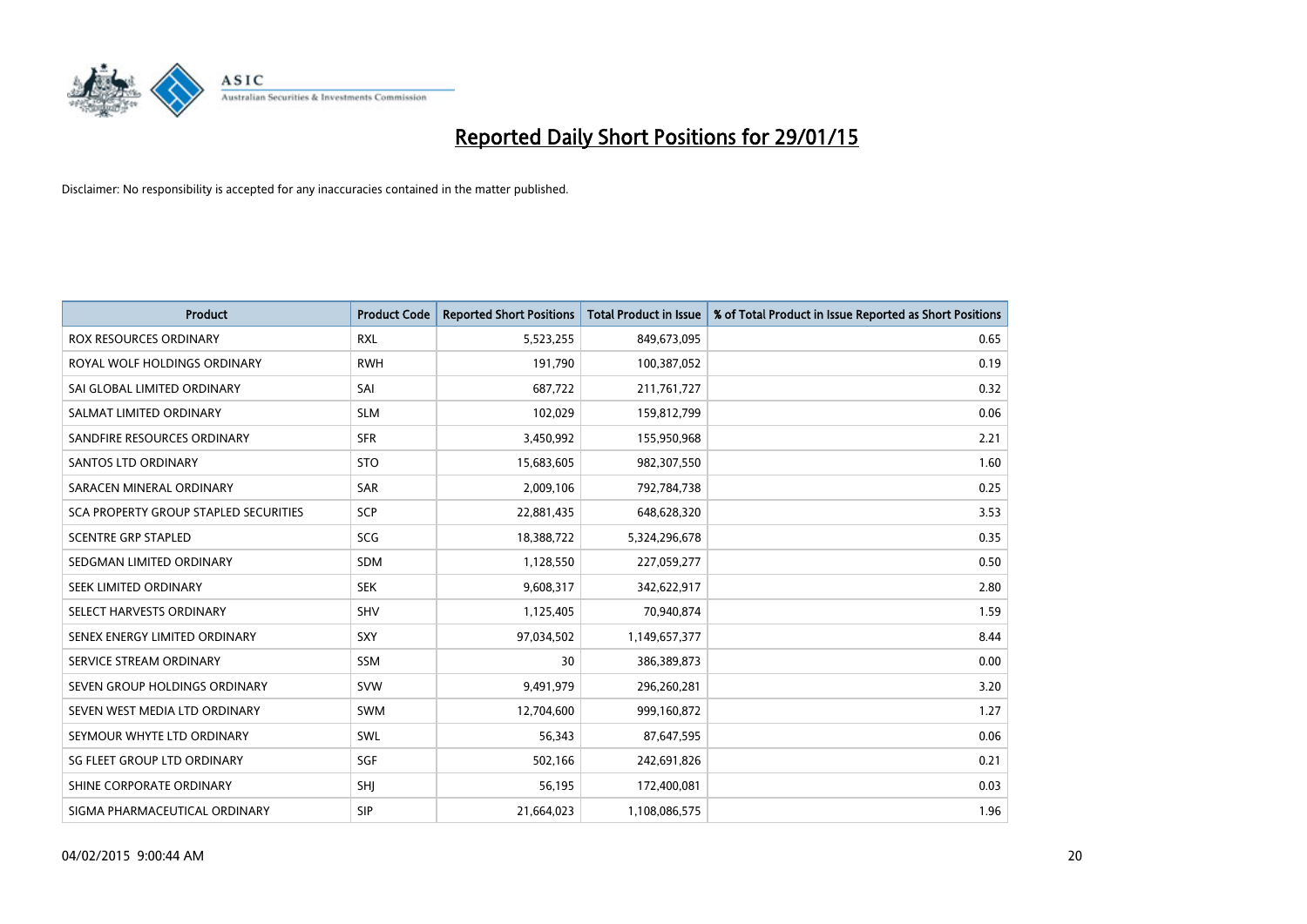

| <b>Product</b>                           | <b>Product Code</b> | <b>Reported Short Positions</b> | <b>Total Product in Issue</b> | % of Total Product in Issue Reported as Short Positions |
|------------------------------------------|---------------------|---------------------------------|-------------------------------|---------------------------------------------------------|
| SILEX SYSTEMS ORDINARY                   | <b>SLX</b>          | 7,088,372                       | 170,467,339                   | 4.16                                                    |
| SILVER CHEF LIMITED ORDINARY             | <b>SIV</b>          | 13,760                          | 29,640,865                    | 0.05                                                    |
| SILVER LAKE RESOURCE ORDINARY            | <b>SLR</b>          | 21,101,149                      | 503,233,971                   | 4.19                                                    |
| SIMONDS GRP LTD ORDINARY                 | <b>SIO</b>          | 656,557                         | 151,412,268                   | 0.43                                                    |
| SIMS METAL MGMT LTD ORDINARY             | SGM                 | 17,870,863                      | 204,696,717                   | 8.73                                                    |
| SINGAPORE TELECOMM. CHESS DEPOSITARY INT | SGT                 | 4,547,277                       | 123,654,879                   | 3.68                                                    |
| SINO GAS ENERGY ORDINARY                 | <b>SEH</b>          | 11,474,688                      | 1,544,247,358                 | 0.74                                                    |
| SIRIUS RESOURCES NL ORDINARY             | <b>SIR</b>          | 16,628,231                      | 341,438,269                   | 4.87                                                    |
| SIRTEX MEDICAL ORDINARY                  | <b>SRX</b>          | 189,147                         | 56,530,231                    | 0.33                                                    |
| SKILLED GROUP LTD ORDINARY               | <b>SKE</b>          | 4,746,825                       | 235,753,791                   | 2.01                                                    |
| SKY NETWORK ORDINARY                     | <b>SKT</b>          | 11,387,235                      | 389,139,785                   | 2.93                                                    |
| SKYCITY ENT GRP LTD ORDINARY             | <b>SKC</b>          | 8,896,132                       | 587,472,741                   | 1.51                                                    |
| <b>SLATER &amp; GORDON ORDINARY</b>      | <b>SGH</b>          | 5,194,319                       | 208,695,621                   | 2.49                                                    |
| SMS MANAGEMENT, ORDINARY                 | <b>SMX</b>          | 1,408,963                       | 69,318,017                    | 2.03                                                    |
| SONIC HEALTHCARE ORDINARY                | <b>SHL</b>          | 3,013,566                       | 401,401,556                   | 0.75                                                    |
| SOUL PATTINSON (W.H) ORDINARY            | SOL                 | 16,655                          | 239,395,320                   | 0.01                                                    |
| SPARK INFRASTRUCTURE STAPLED US PROHIBT. | SKI                 | 27,126,252                      | 1,466,360,128                 | 1.85                                                    |
| SPARK NEW ZEALAND ORDINARY               | <b>SPK</b>          | 9,671,003                       | 1,834,775,347                 | 0.53                                                    |
| SPDR 200 FUND ETF UNITS                  | <b>STW</b>          | 24,494                          | 48,246,865                    | 0.05                                                    |
| SPECIALTY FASHION ORDINARY               | SFH                 | 31,994                          | 192,236,121                   | 0.02                                                    |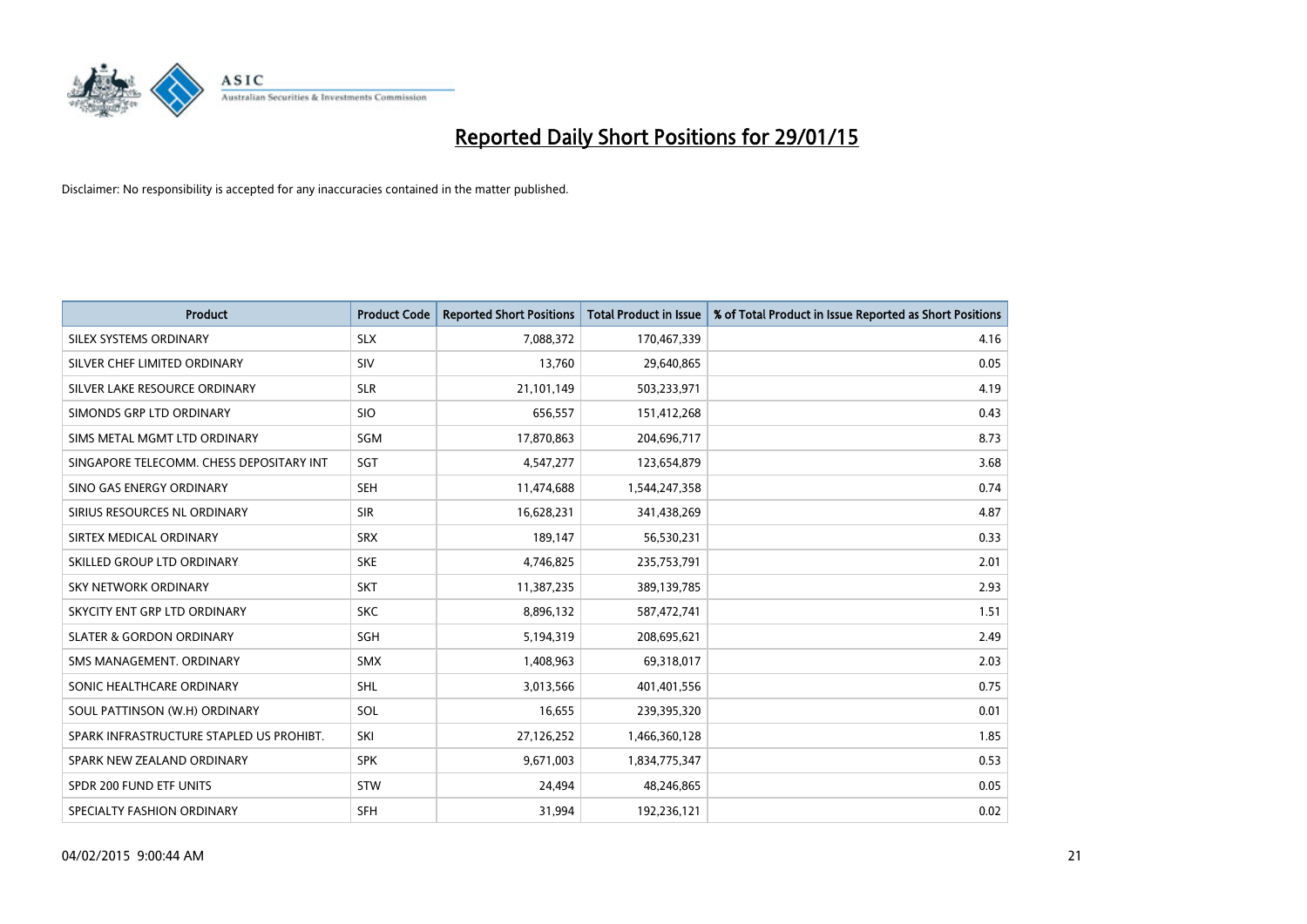

| <b>Product</b>                   | <b>Product Code</b> | <b>Reported Short Positions</b> | <b>Total Product in Issue</b> | % of Total Product in Issue Reported as Short Positions |
|----------------------------------|---------------------|---------------------------------|-------------------------------|---------------------------------------------------------|
| SPOTLESS GRP HLD LTD ORDINARY    | <b>SPO</b>          | 31,029,769                      | 1,098,290,178                 | 2.83                                                    |
| ST BARBARA LIMITED ORDINARY      | <b>SBM</b>          | 6,892,847                       | 495,102,525                   | 1.39                                                    |
| STARPHARMA HOLDINGS ORDINARY     | <b>SPL</b>          | 9,098,052                       | 319,138,501                   | 2.85                                                    |
| STEADFAST GROUP LTD ORDINARY     | <b>SDF</b>          | 17,724,289                      | 503,352,992                   | 3.52                                                    |
| STHN CROSS MEDIA ORDINARY        | SXL                 | 36,850,938                      | 732,319,622                   | 5.03                                                    |
| STOCKLAND UNITS/ORD STAPLED      | SGP                 | 8,054,073                       | 2,348,746,744                 | 0.34                                                    |
| STRAITS RES LTD. ORDINARY        | SRO                 | 20,212                          | 1,217,730,293                 | 0.00                                                    |
| STW COMMUNICATIONS ORDINARY      | SGN                 | 7,281,264                       | 409,699,000                   | 1.78                                                    |
| SUNCORP GROUP LTD ORDINARY       | <b>SUN</b>          | 7,914,912                       | 1,286,600,980                 | 0.62                                                    |
| SUNDANCE ENERGY ORDINARY         | <b>SEA</b>          | 6,283,507                       | 549,295,839                   | 1.14                                                    |
| SUNDANCE RESOURCES ORDINARY      | <b>SDL</b>          | 80,152,189                      | 3,089,651,736                 | 2.59                                                    |
| SUNLAND GROUP LTD ORDINARY       | <b>SDG</b>          | 123,135                         | 181,710,087                   | 0.07                                                    |
| SUPER RET REP LTD ORDINARY       | <b>SUL</b>          | 23,560,559                      | 197,030,571                   | 11.96                                                   |
| SWICK MINING ORDINARY            | <b>SWK</b>          | 50,009                          | 217,643,703                   | 0.02                                                    |
| SYD AIRPORT STAPLED US PROHIBIT. | <b>SYD</b>          | 29,624,328                      | 2,216,216,041                 | 1.34                                                    |
| SYRAH RESOURCES ORDINARY         | <b>SYR</b>          | 5,767,414                       | 164,135,076                   | 3.51                                                    |
| TABCORP HOLDINGS LTD ORDINARY    | <b>TAH</b>          | 14,464,828                      | 765,652,364                   | 1.89                                                    |
| TAP OIL LIMITED ORDINARY         | <b>TAP</b>          | 111,464                         | 243,186,639                   | 0.05                                                    |
| TASSAL GROUP LIMITED ORDINARY    | <b>TGR</b>          | 169,147                         | 146,897,115                   | 0.12                                                    |
| TATTS GROUP LTD ORDINARY         | <b>TTS</b>          | 27,496,659                      | 1,445,759,948                 | 1.90                                                    |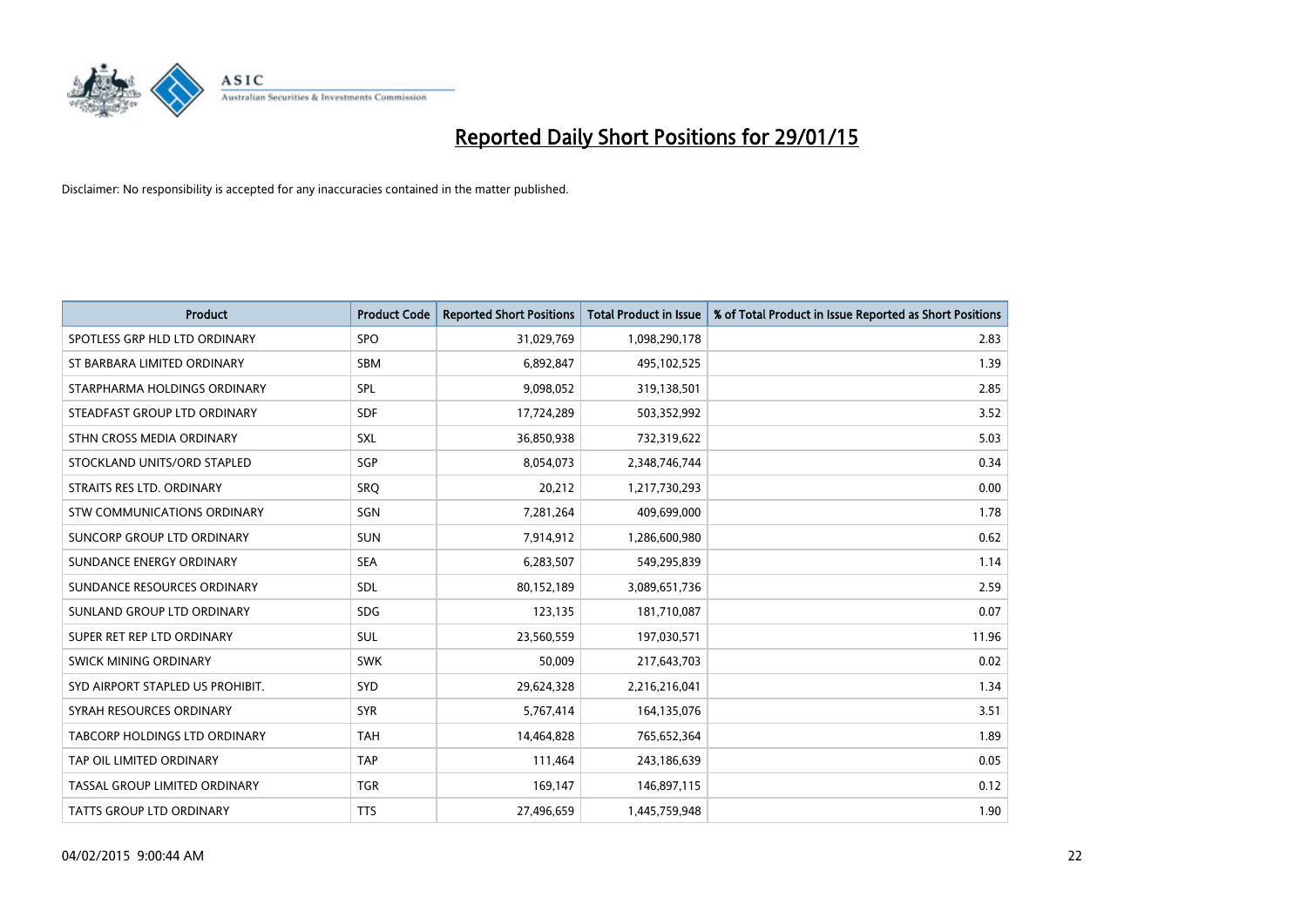

| <b>Product</b>                       | <b>Product Code</b> | <b>Reported Short Positions</b> | <b>Total Product in Issue</b> | % of Total Product in Issue Reported as Short Positions |
|--------------------------------------|---------------------|---------------------------------|-------------------------------|---------------------------------------------------------|
| <b>TECHNOLOGY ONE ORDINARY</b>       | <b>TNE</b>          | 3,070,800                       | 309,209,455                   | 0.99                                                    |
| TELSTRA CORPORATION, ORDINARY        | <b>TLS</b>          | 82,161,886                      | 12,225,655,836                | 0.67                                                    |
| TEN NETWORK HOLDINGS ORDINARY        | <b>TEN</b>          | 138,447,106                     | 2,630,984,596                 | 5.26                                                    |
| TERANGA GOLD CORP CDI 1:1            | <b>TGZ</b>          | 1,374                           | 71,243,714                    | 0.00                                                    |
| TFS CORPORATION LTD ORDINARY         | <b>TFC</b>          | 10,906,282                      | 326,983,445                   | 3.34                                                    |
| THE PAS GROUP LTD ORDINARY           | PGR                 | 10,434                          | 136,690,860                   | 0.01                                                    |
| THE REJECT SHOP ORDINARY             | <b>TRS</b>          | 2,351,859                       | 28,844,648                    | 8.15                                                    |
| THINK CHILDCARE EDU ORDINARY         | <b>TNK</b>          | 500,000                         | 39,600,000                    | 1.26                                                    |
| THORN GROUP LIMITED ORDINARY         | <b>TGA</b>          | 17,910                          | 150,634,985                   | 0.01                                                    |
| TIGER RESOURCES ORDINARY             | <b>TGS</b>          | 6,417,871                       | 1,143,541,406                 | 0.56                                                    |
| TOLL HOLDINGS LTD ORDINARY           | <b>TOL</b>          | 26,678,309                      | 717,437,878                   | 3.72                                                    |
| TORO ENERGY LIMITED ORDINARY         | <b>TOE</b>          | 30,598                          | 1,903,769,581                 | 0.00                                                    |
| <b>TOWER LIMITED ORDINARY</b>        | <b>TWR</b>          | 1,000                           | 178,145,130                   | 0.00                                                    |
| TOX FREE SOLUTIONS ORDINARY          | <b>TOX</b>          | 2,103,808                       | 133,752,359                   | 1.57                                                    |
| TPG TELECOM LIMITED ORDINARY         | <b>TPM</b>          | 14,724,264                      | 793,808,141                   | 1.85                                                    |
| <b>TRADE ME GROUP ORDINARY</b>       | <b>TME</b>          | 5,453,719                       | 396,830,595                   | 1.37                                                    |
| TRANSFIELD SERVICES ORDINARY         | <b>TSE</b>          | 5,738,022                       | 512,457,716                   | 1.12                                                    |
| TRANSPACIFIC INDUST, ORDINARY        | <b>TPI</b>          | 83,528,233                      | 1,579,699,505                 | 5.29                                                    |
| TRANSURBAN GROUP TRIPLE STAPLED SEC. | <b>TCL</b>          | 13,241,955                      | 1,906,390,878                 | 0.69                                                    |
| TREASURY GROUP ORDINARY              | <b>TRG</b>          | 64,278                          | 27,604,144                    | 0.23                                                    |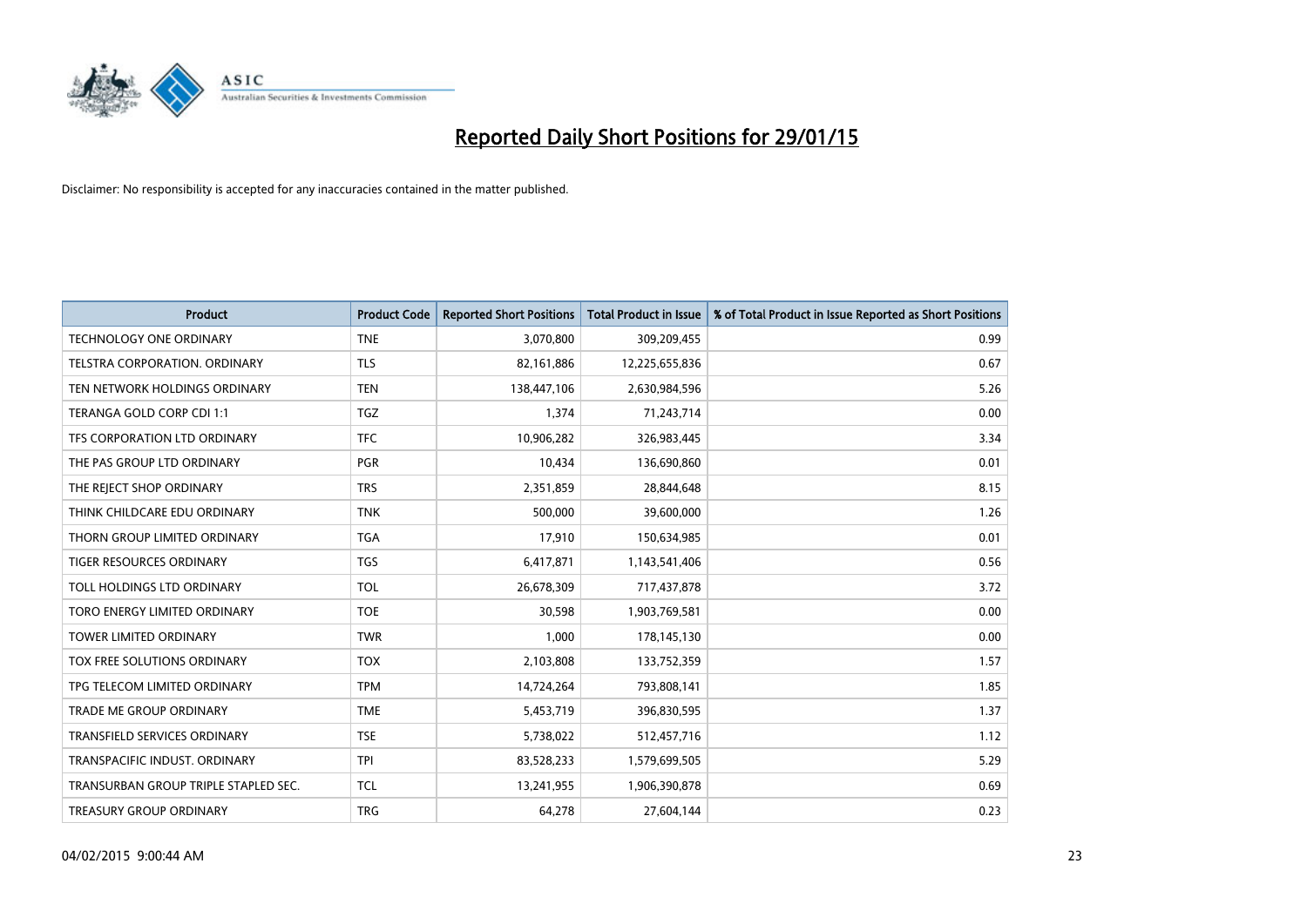

| <b>Product</b>                      | <b>Product Code</b> | <b>Reported Short Positions</b> | <b>Total Product in Issue</b> | % of Total Product in Issue Reported as Short Positions |
|-------------------------------------|---------------------|---------------------------------|-------------------------------|---------------------------------------------------------|
| TREASURY WINE ESTATE ORDINARY       | <b>TWE</b>          | 12,475,056                      | 651,261,403                   | 1.92                                                    |
| TROY RESOURCES LTD ORDINARY         | <b>TRY</b>          | 4,159,777                       | 195,265,161                   | 2.13                                                    |
| UGL LIMITED ORDINARY                | UGL                 | 21,614,114                      | 166,511,240                   | 12.98                                                   |
| UNILIFE CORPORATION CDI 6:1         | <b>UNS</b>          | 202,000                         | 273,135,402                   | 0.07                                                    |
| UNITY MINING LTD ORDINARY           | <b>UML</b>          | 320,000                         | 1,140,312,866                 | 0.03                                                    |
| UXC LIMITED ORDINARY                | <b>UXC</b>          | 1,829,762                       | 331,590,518                   | 0.55                                                    |
| <b>VEDA GROUP LTD ORDINARY</b>      | <b>VED</b>          | 12,847,429                      | 842,055,406                   | 1.53                                                    |
| <b>VENTURE MINERALS ORDINARY</b>    | <b>VMS</b>          | 238,000                         | 287,320,170                   | 0.08                                                    |
| VILLA WORLD LTD, ORDINARY           | <b>VLW</b>          | 10,526                          | 93,663,800                    | 0.01                                                    |
| VILLAGE ROADSHOW LTD ORDINARY       | <b>VRL</b>          | 1,234,105                       | 159,515,151                   | 0.77                                                    |
| <b>VIRGIN AUS HLDG LTD ORDINARY</b> | <b>VAH</b>          | 34,523,509                      | 3,524,912,131                 | 0.98                                                    |
| <b>VIRTUS HEALTH LTD ORDINARY</b>   | <b>VRT</b>          | 5,978,919                       | 79,885,938                    | 7.48                                                    |
| VISION EYE INSTITUTE ORDINARY       | VEI                 | 1,586,666                       | 178,873,554                   | 0.89                                                    |
| <b>VOCATION LTD ORDINARY</b>        | <b>VET</b>          | 11,699,482                      | 230,000,000                   | 5.09                                                    |
| <b>VOCUS COMMS LTD ORDINARY</b>     | <b>VOC</b>          | 2,708,718                       | 105,385,283                   | 2.57                                                    |
| WAM CAPITAL LIMITED ORDINARY        | <b>WAM</b>          | 171                             | 345,405,201                   | 0.00                                                    |
| WARRNAMBOOL CHEESE ORDINARY         | <b>WCB</b>          | 19                              | 56,098,797                    | 0.00                                                    |
| WATPAC LIMITED ORDINARY             | <b>WTP</b>          | 2,254,293                       | 189,258,397                   | 1.19                                                    |
| <b>WDS LIMITED ORDINARY</b>         | <b>WDS</b>          | 349,086                         | 144,740,614                   | 0.24                                                    |
| <b>WEBJET LIMITED ORDINARY</b>      | <b>WEB</b>          | 1,559,603                       | 79,397,959                    | 1.96                                                    |